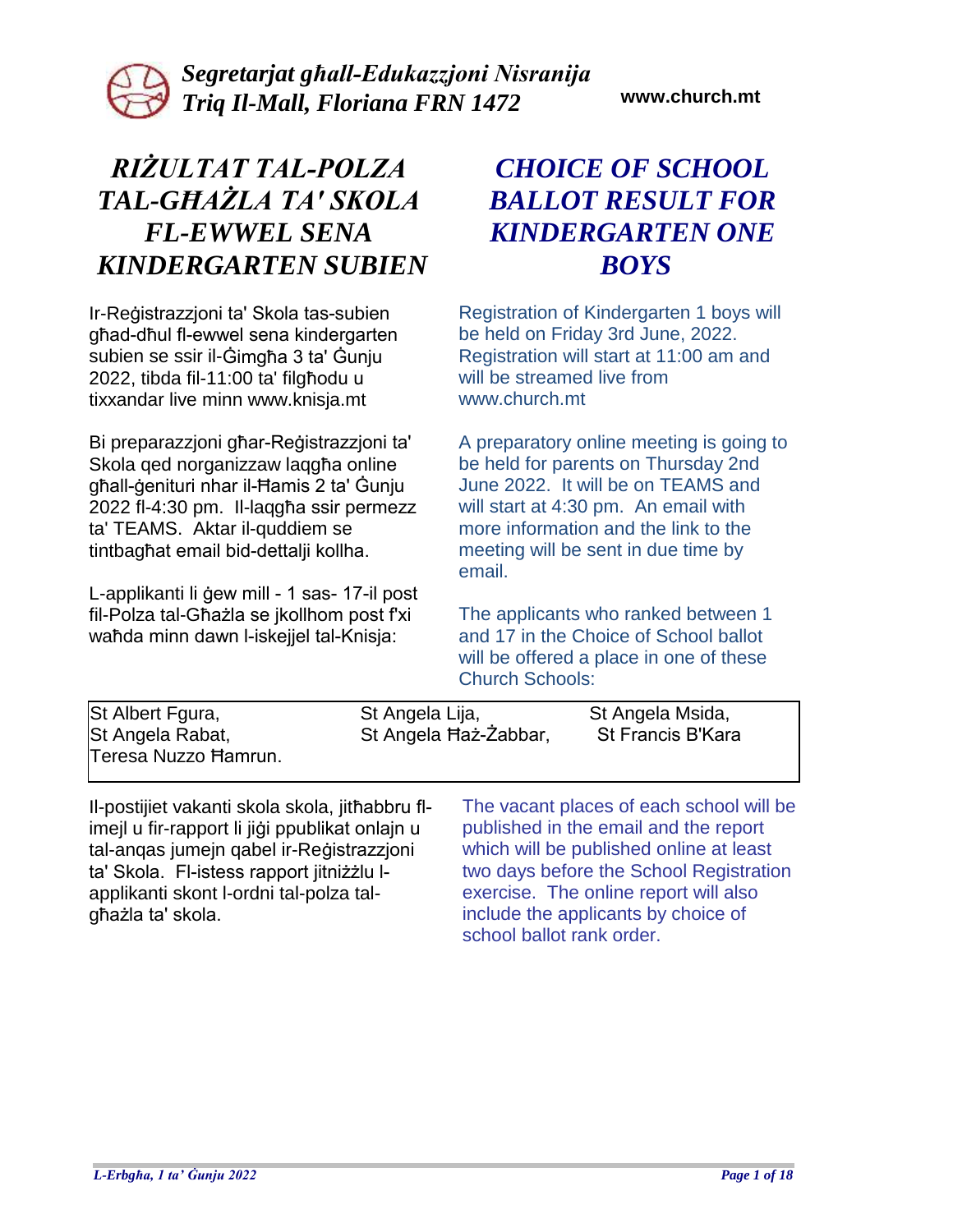*Skont para. 12.5 tar-Regolamenti għad-Dħul fl-iskejjel tal-Knisja, in-numru ta' postijiet li jridu jimtlew bil-Polza tal-Għażla jkun ekwivalenti għan-numru ta' postijiet li jkun fadal mit-total tal-postijiet kollha offruti mill-iskejjel kollha f'daqqa WARA li jitnaqqas minn dan it-total innumru ta' applikanti li jkunu diġà ngħataw post skont il-Kriterji ta' Tfal mid-Djar tal-Knisja, tfal tal-Impjegati fl-istess skola, tal-Aħwa, ta' Transfers, ta' Eżenzjoni (Para. 1 a-e), u aħwa li qed japplikaw fl-istess sena (tewmin) jew fi snin oħra tad-dħul (Para. 3.1).* 

**Postijiet Offruti**

*According to the Church Schools Admissions Regulations para. 12.5, the number of places that need to be filled by applicants in the Choice of School Ballot is equivalent to the number of remaining vacant places from the total places offered from all schools after we deduct the number of applicants who have already been enrolled according to the criteria: Children from Church Homes, Children of Employees in the same school, Siblings, Transfers, Exemption from attendance (Para. 1 a-e), and siblings who are applying in the same year (twins) or in other levels or entry (Para. 3.1).* 

| Total ta' postijiet mainstream offruti<br>Postijiet mainstream u kažijiet serji li naghtaw lis-subien tas-St Fran<br>Total ta' postijiet vakanti<br>Postijiet Okkupati u Riservati<br>Postijiet ghal tfal tal-impjegati fl-istess skola (1b+1b/3)<br>Postijiet ghal ahwa $(1c + 1c/3)$<br>Postijiet riservati ghal ahwa li qed japplikaw din is-sena (3.1)<br>Total ta' postijiet okkupati u riservati<br>Postijiet li Baqa'<br>Total ta' postijiet vakanti | 72        |
|-------------------------------------------------------------------------------------------------------------------------------------------------------------------------------------------------------------------------------------------------------------------------------------------------------------------------------------------------------------------------------------------------------------------------------------------------------------|-----------|
|                                                                                                                                                                                                                                                                                                                                                                                                                                                             |           |
|                                                                                                                                                                                                                                                                                                                                                                                                                                                             | 5         |
|                                                                                                                                                                                                                                                                                                                                                                                                                                                             | 77        |
|                                                                                                                                                                                                                                                                                                                                                                                                                                                             |           |
|                                                                                                                                                                                                                                                                                                                                                                                                                                                             | 4         |
|                                                                                                                                                                                                                                                                                                                                                                                                                                                             | 49        |
|                                                                                                                                                                                                                                                                                                                                                                                                                                                             |           |
|                                                                                                                                                                                                                                                                                                                                                                                                                                                             | 60        |
|                                                                                                                                                                                                                                                                                                                                                                                                                                                             |           |
|                                                                                                                                                                                                                                                                                                                                                                                                                                                             | 77        |
| Total ta' postijiet okkupati                                                                                                                                                                                                                                                                                                                                                                                                                                | $-60$     |
| Total ta' Postijiet li baga'                                                                                                                                                                                                                                                                                                                                                                                                                                | <u>17</u> |

#### **L-applikanti li ġew mill - 1 sas- 17-il post fil-Polza tal-Għażla se jieħdu sehem fir-Reġistrazzjoni ta'skola tal-Knisja**

**Applicants who ranked between 1 and 17 in Choice of School Ballot will participate in the Church School Registration.**

Jekk għandkom bżonn tikkuntatjawna tistgħu ċċemplu fuq 2590 6306/9 mit-Tnejn sal-Ġimgħa, mis-7:30 sat-3:30 pm jew tiktbulna f'dan l-indirizz: admissions@maltadiocese.org

|      | <i><b>INDEX SURNAME</b></i> | <b>NAME</b> | <b>RANK ORDER</b> Sibling No Level Gender |
|------|-----------------------------|-------------|-------------------------------------------|
| 3975 | ABELA                       | <b>ALEC</b> | 128<br>3981 Kinder 1 M                    |
| 3781 | ABELA                       | LIAM        | 308                                       |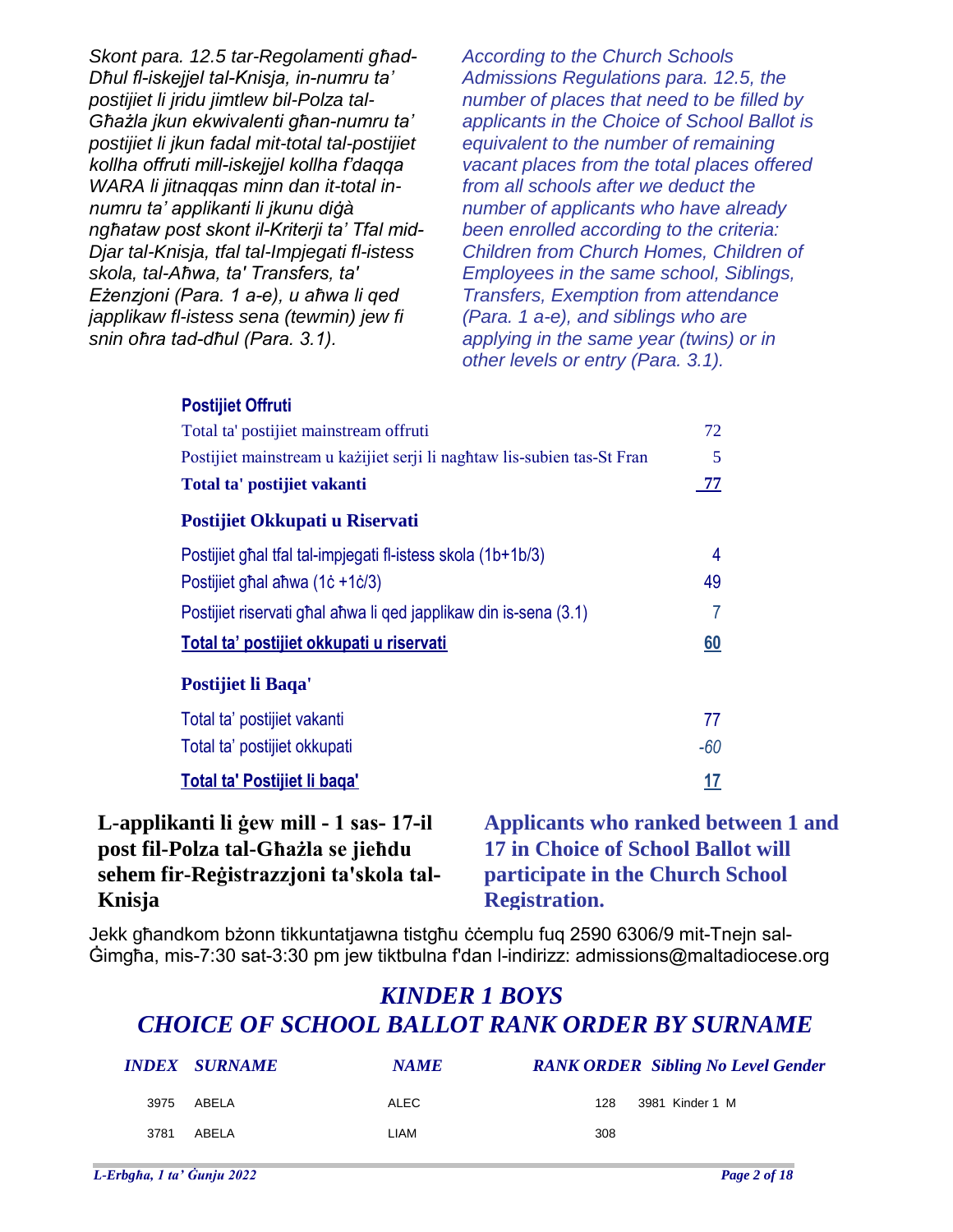|      | <b>INDEX SURNAME</b> | <b>NAME</b>      |     | <b>RANK ORDER Sibling No Level Gender</b> |
|------|----------------------|------------------|-----|-------------------------------------------|
| 5078 | ABELA                | <b>MATTEO</b>    | 485 |                                           |
| 6096 | ABELA                | <b>MATTHIAS</b>  | 242 |                                           |
| 3981 | ABELA                | <b>NICK</b>      | 103 | 3975 Kinder 1 M                           |
| 1609 | ABELA                | <b>YAN</b>       | 280 |                                           |
| 4144 | ABELA MIFSUD         | KAI              | 456 |                                           |
| 4437 | ABLETT               | <b>BEN</b>       | 413 |                                           |
| 4857 | <b>AGIUS</b>         | ALEXANDER ALFRED | 20  |                                           |
| 4204 | AGIUS                | <b>BEPPE</b>     | 464 |                                           |
| 5501 | AGIUS                | LEON             | 174 | 5502 Year 1 M                             |
| 3087 | <b>AGIUS</b>         | <b>LIAM</b>      | 381 |                                           |
| 4001 | <b>AGIUS</b>         | MASON LEE        | 72  |                                           |
| 5093 | <b>AGIUS</b>         | MELAYAS          | 490 |                                           |
| 3184 | <b>AGIUS ATTARD</b>  | <b>BEN</b>       | 432 |                                           |
| 3580 | ALAMANGO             | LEE              | 29  |                                           |
| 4489 | ALAMANGO             | <b>MIGUEL</b>    | 328 |                                           |
| 3322 | AMATO LOWELL         | <b>GIUSEPPE</b>  | 28  |                                           |
| 5900 | ANAND                | RYAN RANVEER     | 369 |                                           |
| 4506 | ANEESH               | AIDAN JOSEPH     | 51  |                                           |
| 4149 | <b>ATTARD</b>        | <b>ALESSIO</b>   | 157 |                                           |
| 4217 | ATTARD               | <b>BEN</b>       | 394 |                                           |
| 4695 | ATTARD               | <b>DIAZ</b>      | 382 |                                           |
| 3573 | ATTARD               | <b>GIUSEPPE</b>  | 143 |                                           |
| 5952 | ATTARD               | <b>ISAAC</b>     | 211 |                                           |
| 4256 | ATTARD               | <b>JACOB</b>     | 124 |                                           |
| 5700 | ATTARD               | JAN              | 458 |                                           |
| 3916 | ATTARD               | <b>KERZHIN</b>   | 86  |                                           |
| 4422 | ATTARD               | <b>LUCA</b>      | 118 | 4425 Kinder 2 F                           |
| 5888 | ATTARD               | <b>MATTEO</b>    | 24  |                                           |
| 5208 | ATTARD               | <b>NICHOLAS</b>  | 57  | 5207 Kinder 2 F                           |
| 3699 | ATTARD               | THEO LUIGI       | 71  |                                           |
| 4554 | ATTARD CASSAR        | ANDREA           | 21  |                                           |
| 3427 | AXISA BUSUTTIL       | <b>JACK</b>      | 156 |                                           |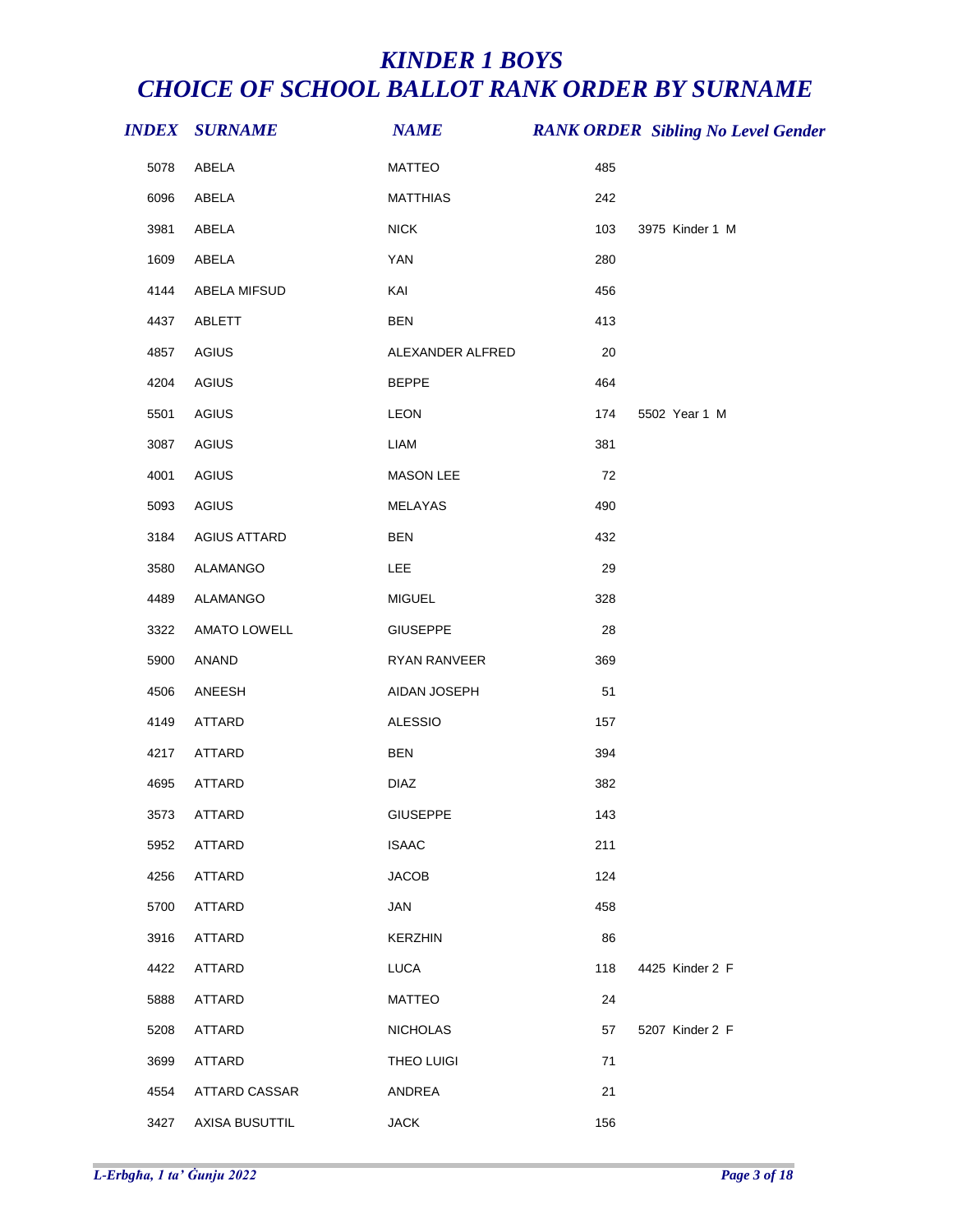|      | <b>INDEX SURNAME</b>    | <b>NAME</b>      |     | <b>RANK ORDER Sibling No Level Gender</b> |
|------|-------------------------|------------------|-----|-------------------------------------------|
| 4557 | AZZOPARDI               | <b>BLAKE</b>     | 56  |                                           |
| 5263 | AZZOPARDI               | <b>DEYJEAN</b>   | 296 |                                           |
| 3402 | AZZOPARDI               | <b>HARRY</b>     | 192 |                                           |
| 5814 | AZZOPARDI               | LUCA             | 404 | 5980 Form 1 F                             |
| 3337 | <b>AZZOPARDI</b>        | OWEN             | 53  |                                           |
| 5853 | AZZOPARDI               | TIM              | 135 |                                           |
| 4010 | AZZOPARDI CASHA         | ALEXANDER        | 234 |                                           |
| 5537 | AZZOPARDI GRECH         | <b>ADAM</b>      | 33  |                                           |
| 4831 | AZZOPARDI PISANI        | <b>BEN</b>       | 88  |                                           |
| 3505 | <b>BALDACCHINO</b>      | ZACK             | 202 |                                           |
| 3075 | <b>BALZAN</b>           | <b>THOMAS</b>    | 78  |                                           |
| 5539 | <b>BAMETZ BONNICI</b>   | JAYDEN           | 462 |                                           |
| 3295 | BARBARA                 | <b>SVEN</b>      | 471 |                                           |
| 5782 | <b>BARTOLO</b>          | ANDY             | 210 | 819 Kinder 2 M                            |
| 3003 | <b>BARTOLO</b>          | <b>NATHAN</b>    | 91  |                                           |
| 6049 | <b>BARTOLO</b>          | NOAH RYAN        | 116 | 6050 Kinder 1 F                           |
| 3543 | <b>BARTOLO STOCKLEY</b> | <b>KYLE</b>      | 246 |                                           |
| 3780 | <b>BARUN</b>            | <b>BENJAMIN</b>  | 79  |                                           |
| 3148 | <b>BEZZINA</b>          | ZACK             | 336 |                                           |
| 3360 | <b>BIANCHI</b>          | <b>NOAH</b>      | 167 |                                           |
| 3767 | <b>BIANCO</b>           | <b>JACOB</b>     | 380 |                                           |
| 5764 | <b>BILECI</b>           | JED              | 318 |                                           |
| 4484 | <b>BONDIN</b>           | <b>MATTHIAS</b>  | 67  |                                           |
| 5110 | <b>BONELLO</b>          | ZACK             | 260 |                                           |
| 4982 | <b>BONNICI</b>          | <b>DIAS JUAN</b> | 391 |                                           |
| 4018 | <b>BONNICI</b>          | ZAYN             | 25  |                                           |
| 3724 | <b>BORDIERI</b>         | <b>JAKE</b>      | 410 |                                           |
| 4097 | <b>BORG</b>             | <b>BEN</b>       | 238 |                                           |
| 4925 | <b>BORG</b>             | DANJEL           | 93  | 4921 Kinder 2 M                           |
| 3806 | <b>BORG</b>             | JULIAN           | 472 |                                           |
| 4383 | <b>BORG</b>             | KAI              | 14  |                                           |
| 3133 | <b>BORG</b>             | <b>LUCA</b>      | 190 |                                           |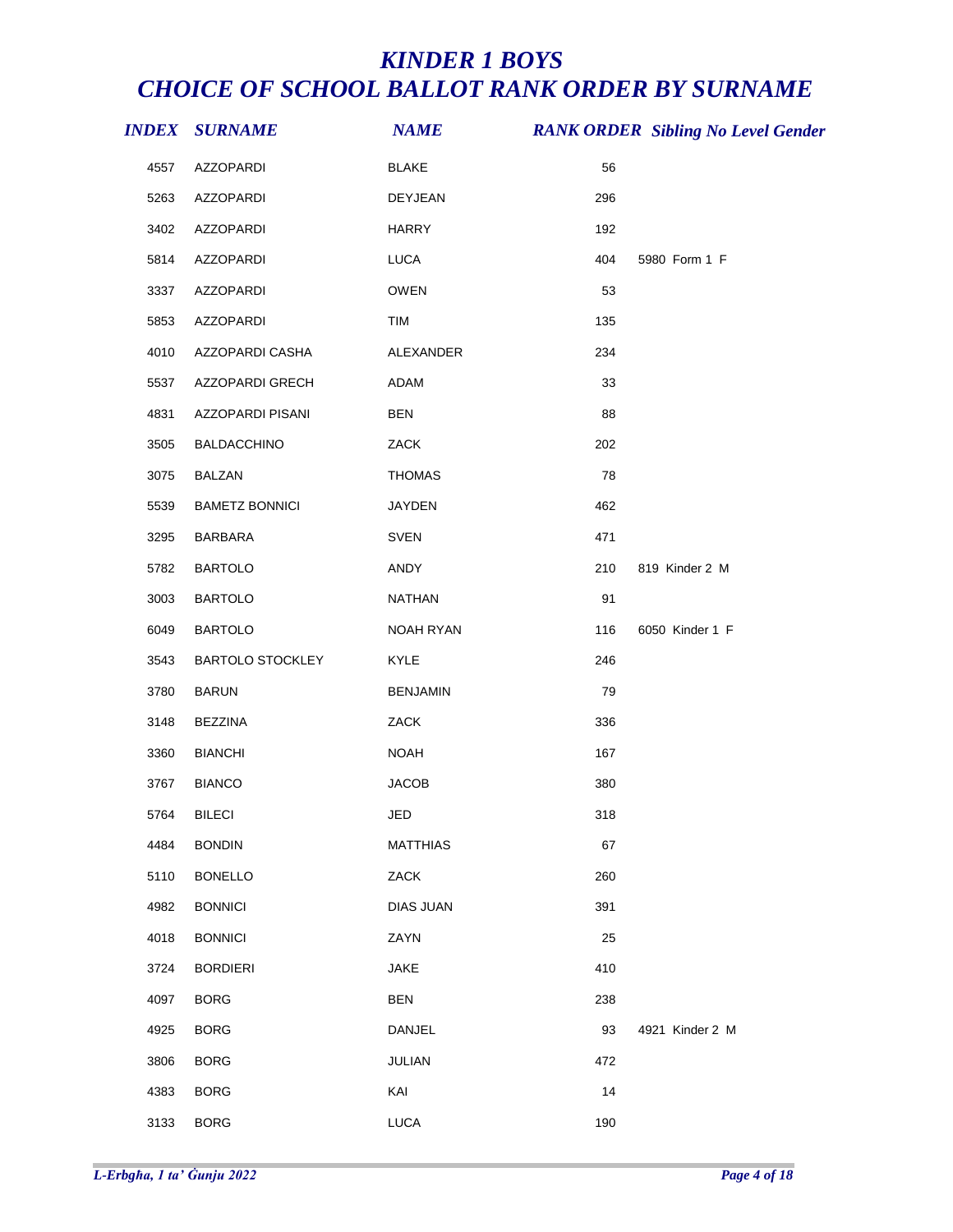|      | <b>INDEX SURNAME</b>     | <b>NAME</b>            |                | <b>RANK ORDER Sibling No Level Gender</b> |
|------|--------------------------|------------------------|----------------|-------------------------------------------|
| 4959 | <b>BORG</b>              | <b>LUCA</b>            | 349            |                                           |
| 5337 | <b>BORG</b>              | LUKE                   | 44             |                                           |
| 4221 | <b>BORG</b>              | <b>LYDON</b>           | 42             |                                           |
| 6044 | <b>BORG</b>              | <b>MATTHIAS</b>        | 138            |                                           |
| 4689 | <b>BORG</b>              | <b>MIGUEL</b>          | 219            |                                           |
| 3595 | <b>BORG</b>              | <b>NOAH</b>            | 223            |                                           |
| 5332 | <b>BORG</b>              | <b>TOMMY</b>           | 1              |                                           |
| 3485 | <b>BORG</b>              | <b>YANN</b>            | 38             |                                           |
| 3475 | <b>BORG</b>              | ZVEILEN                | 408            |                                           |
| 3287 | <b>BORG DEMICOLI</b>     | <b>BEN</b>             | 127            |                                           |
| 5473 | <b>BORG DIMECH</b>       | ANDRE                  | $\overline{2}$ |                                           |
| 3252 | <b>BORG INGUANEZ</b>     | <b>MATTHEW</b>         | 147            |                                           |
| 5386 | <b>BORG OLIVIER</b>      | LUKE                   | 162            |                                           |
| 5631 | <b>BOWELL</b>            | ANDREW                 | 99             | 5634 Kinder 2 M                           |
| 4780 | <b>BOWLER</b>            | <b>GIANNI</b>          | 201            | 4783 4776 Kinder 1 / Year 1 F M           |
| 5100 | <b>BRIFFA</b>            | ZAC                    | 113            |                                           |
| 4645 | <b>BRINCAT</b>           | DALE                   | 274            |                                           |
| 5547 | <b>BRINCAT</b>           | <b>GIULIANO</b>        | 276            |                                           |
| 4459 | <b>BRINCAT</b>           | <b>JACK</b>            | 426            | 4458 Kinder 2 F                           |
| 3552 | <b>BRINCAT</b>           | <b>MAX CHARLIE</b>     | 459            |                                           |
| 3623 | <b>BRYDON</b>            | KAI                    | 203            |                                           |
| 5041 | <b>BUGEJA</b>            | <b>BENJAMIN</b>        | 366            | 5039 Kinder 2 F                           |
| 3929 | <b>BUGEJA</b>            | DALE                   | 221            |                                           |
| 1356 | <b>BUGEJA</b>            | LUC ALLEN              | 43             |                                           |
| 4278 | <b>BUGEJA</b>            | <b>MIKELE VITTORIO</b> | 377            |                                           |
| 4075 | <b>BUGEJA</b>            | NATHANIEL              | 428            |                                           |
| 4669 | <b>BUGEJA</b>            | OLIVER                 | 142            |                                           |
| 6078 | <b>BUHAGIAR</b>          | <b>BEN</b>             | 45             |                                           |
| 3656 | <b>BUHAGIAR</b>          | <b>LUIGI</b>           | 247            |                                           |
| 3339 | <b>BUSUTTIL</b>          | LEO                    | 180            |                                           |
| 5281 | <b>BUSUTTIL LINWOOD</b>  | <b>NEIL</b>            | 452            |                                           |
| 4333 | <b>BUTTIGIEG BUGELLI</b> | OLLIE                  | 320            |                                           |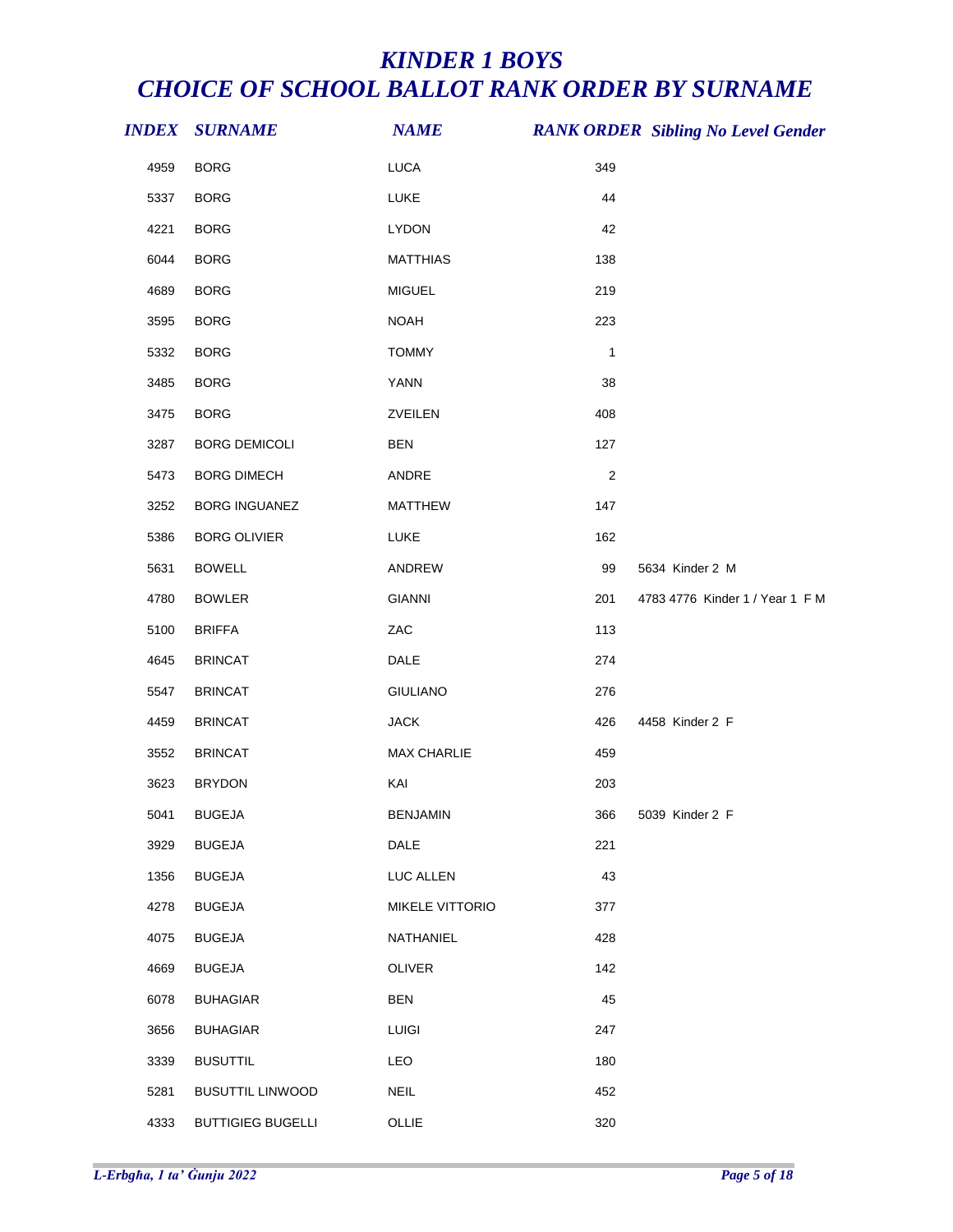|      | <b>INDEX SURNAME</b> | <b>NAME</b>    |     | <b>RANK ORDER Sibling No Level Gender</b> |
|------|----------------------|----------------|-----|-------------------------------------------|
| 3987 | <b>CACHIA</b>        | <b>THOMAS</b>  | 139 |                                           |
| 3982 | CACHIA BORG          | <b>KRESHAN</b> | 119 |                                           |
| 5353 | CAIN                 | ERIC           | 282 |                                           |
| 5923 | CALI O'BERG          | KAI            | 478 |                                           |
| 5608 | CALLEJA              | CARSTEN        | 443 |                                           |
| 5841 | CALLEJA              | KANE           | 141 |                                           |
| 3193 | CALLEJA              | <b>MATTEO</b>  | 77  |                                           |
| 3553 | CALLEJA              | <b>MATTEO</b>  | 244 |                                           |
| 5798 | CALLEJA              | SHAZEN         | 19  |                                           |
| 3127 | CALLEJA              | <b>TIMOTHY</b> | 61  |                                           |
| 5986 | CALLUS               | <b>THOMAS</b>  | 392 |                                           |
| 5081 | CAMENZULI ABDILLA    | <b>BEPPE</b>   | 230 |                                           |
| 4304 | CAMILLERI            | ALEXANDER      | 266 |                                           |
| 3513 | CAMILLERI            | <b>BEN</b>     | 84  |                                           |
| 5752 | CAMILLERI            | <b>BEN</b>     | 291 |                                           |
| 3242 | CAMILLERI            | <b>BEN</b>     | 411 |                                           |
| 3115 | CAMILLERI            | <b>BENJI</b>   | 153 |                                           |
| 5335 | CAMILLERI            | <b>DRAKE</b>   | 313 |                                           |
| 5478 | CAMILLERI            | <b>JACQUES</b> | 384 |                                           |
| 4068 | CAMILLERI            | JAI            | 389 |                                           |
| 4671 | CAMILLERI            | <b>JORDY</b>   | 434 | 747 Year 1 M                              |
| 3770 | CAMILLERI            | <b>KARL</b>    | 59  |                                           |
| 4898 | CAMILLERI            | <b>LUCA</b>    | 73  |                                           |
| 5042 | CAMILLERI            | <b>LUCA</b>    | 136 |                                           |
| 4234 | CAMILLERI            | <b>LUKE</b>    | 80  |                                           |
| 3456 | CAMILLERI            | SAM            | 209 |                                           |
| 3007 | CAMILLERI            | YANNICK        | 390 |                                           |
| 3413 | CAMILLERI            | ZACK PAUL      | 105 |                                           |
| 5409 | CAMILLERI BAJADA     | <b>JACK</b>    | 194 |                                           |
| 6126 | CAMILLERI BONELLO    | COLE           | 289 |                                           |
| 5954 | CAMILLERI VIDOLICH   | ALEX           | 231 |                                           |
| 4604 | CARABOTT             | ZAIN           | 251 |                                           |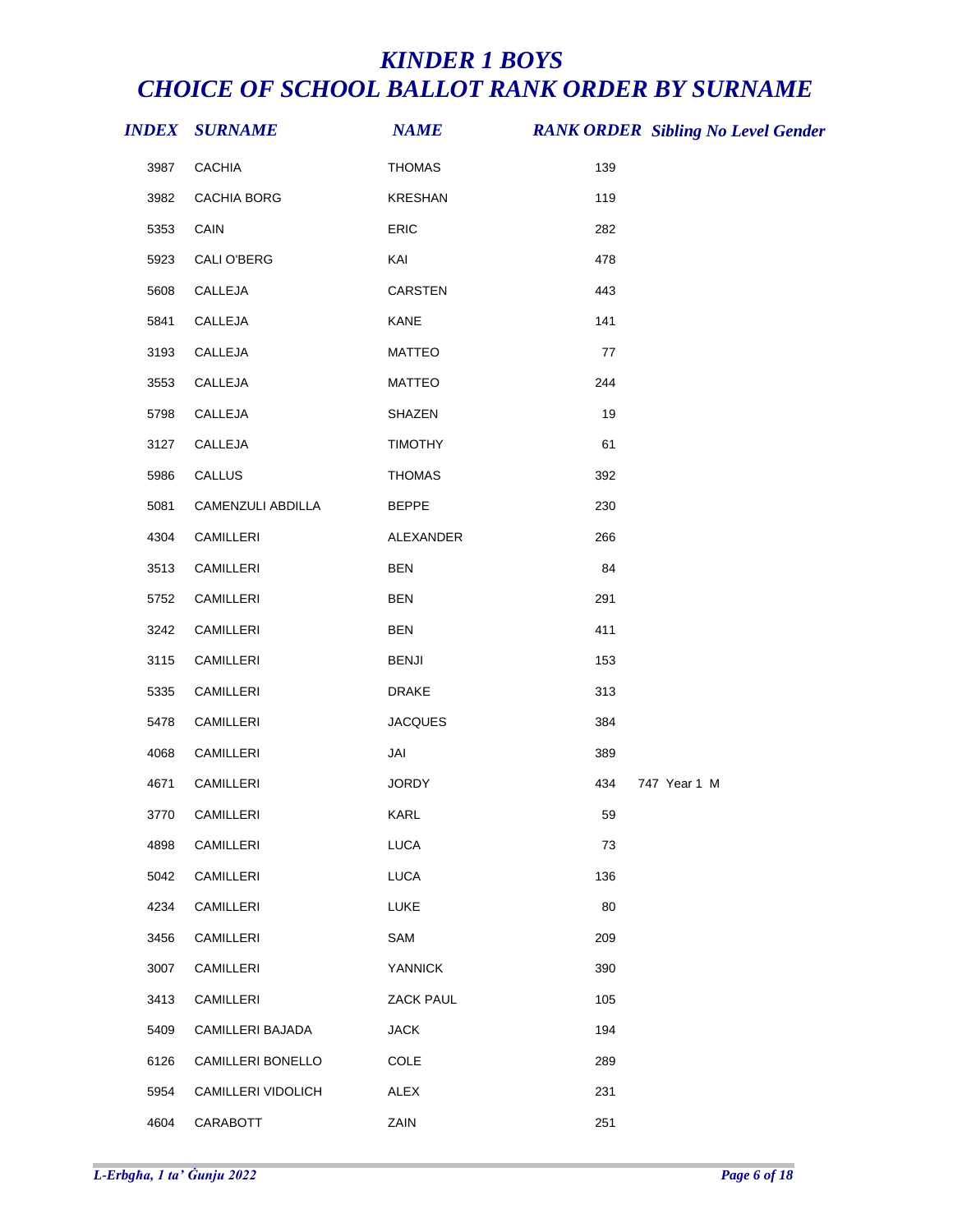|      | <i><b>INDEX SURNAME</b></i> | <b>NAME</b>       |                   | <b>RANK ORDER Sibling No Level Gender</b> |
|------|-----------------------------|-------------------|-------------------|-------------------------------------------|
| 4723 | CARUANA                     | ANGELO            | 255               |                                           |
| 5249 | CARUANA                     | <b>CHRISTOF</b>   | 361               |                                           |
| 3855 | CARUANA                     | <b>JACK</b>       | 191               |                                           |
| 3466 | CARUANA                     | KIAN              | 327               |                                           |
| 4538 | CARUANA                     | LUCA              | 114               | 5166 Year 1 F                             |
| 3612 | CARUANA                     | ZACK              | 455               |                                           |
| 3934 | CARUANA                     | ZAK               | 440               |                                           |
| 3647 | CARUANA CARDONA             | JULIAN            | 329               |                                           |
| 3103 | CARUANA GRIOLI              | SALVATORE         | 239               |                                           |
| 5744 | CARUSO                      | <b>MICHELE</b>    | 395               | 5743 Year 1 F                             |
| 5806 | CASHA                       | <b>DWAYNE</b>     | 341               |                                           |
| 5859 | CASSAR                      | <b>BLAKE</b>      | 338               |                                           |
| 4372 | CASSAR                      | <b>GIANLUCA</b>   | 148               |                                           |
| 3190 | CASSAR                      | <b>MATTEO</b>     | $\boldsymbol{7}$  |                                           |
| 5044 | CASSAR                      | YAN               | 183               |                                           |
| 3474 | CASSAR SCHRANZ              | <b>NOAH</b>       | 292               |                                           |
| 5971 | CASTANO ARIAS MIFSUD        | <b>BLAKE</b>      | 108               | 5970 Kinder 1 M                           |
| 5970 | CASTANO ARIAS MIFSUD        | KANE              | 326               | 5971 Kinder 1 M                           |
| 4283 | <b>CATANIA</b>              | <b>DIAZ</b>       | 97                |                                           |
| 5091 | <b>CATANIA</b>              | KYLE              | 152               |                                           |
| 1354 | CAUCHI                      | <b>ELLIOT</b>     | 352               |                                           |
|      | 4738 CHIRCOP                | <b>MATIAS</b>     | 264               |                                           |
| 3736 | <b>CIANTAR</b>              | <b>NOAH</b>       | 324               |                                           |
| 5915 | <b>CIANTAR COMPAGNO</b>     | <b>DIEGO</b>      | 418               |                                           |
| 1422 | <b>CIAPPARA</b>             | <b>EYMAN</b>      | $12 \overline{ }$ | 604 Y1 M                                  |
| 4881 | <b>CILIA</b>                | <b>JAMIE</b>      | $\mathbf 5$       |                                           |
| 5685 | <b>CILIA</b>                | LEE               | 307               |                                           |
| 730  | <b>CILIA</b>                | NOAH <sup>*</sup> | 323               |                                           |
| 5837 | <b>COHEN</b>                | <b>GUERO</b>      | 90                |                                           |
| 3409 | COLEIRO                     | <b>GIANLUCA</b>   | 74                |                                           |
| 4143 | COLEIRO                     | <b>THOMAS</b>     | 368               |                                           |
| 4058 | <b>CORDINA</b>              | <b>BEPPE</b>      | 379               |                                           |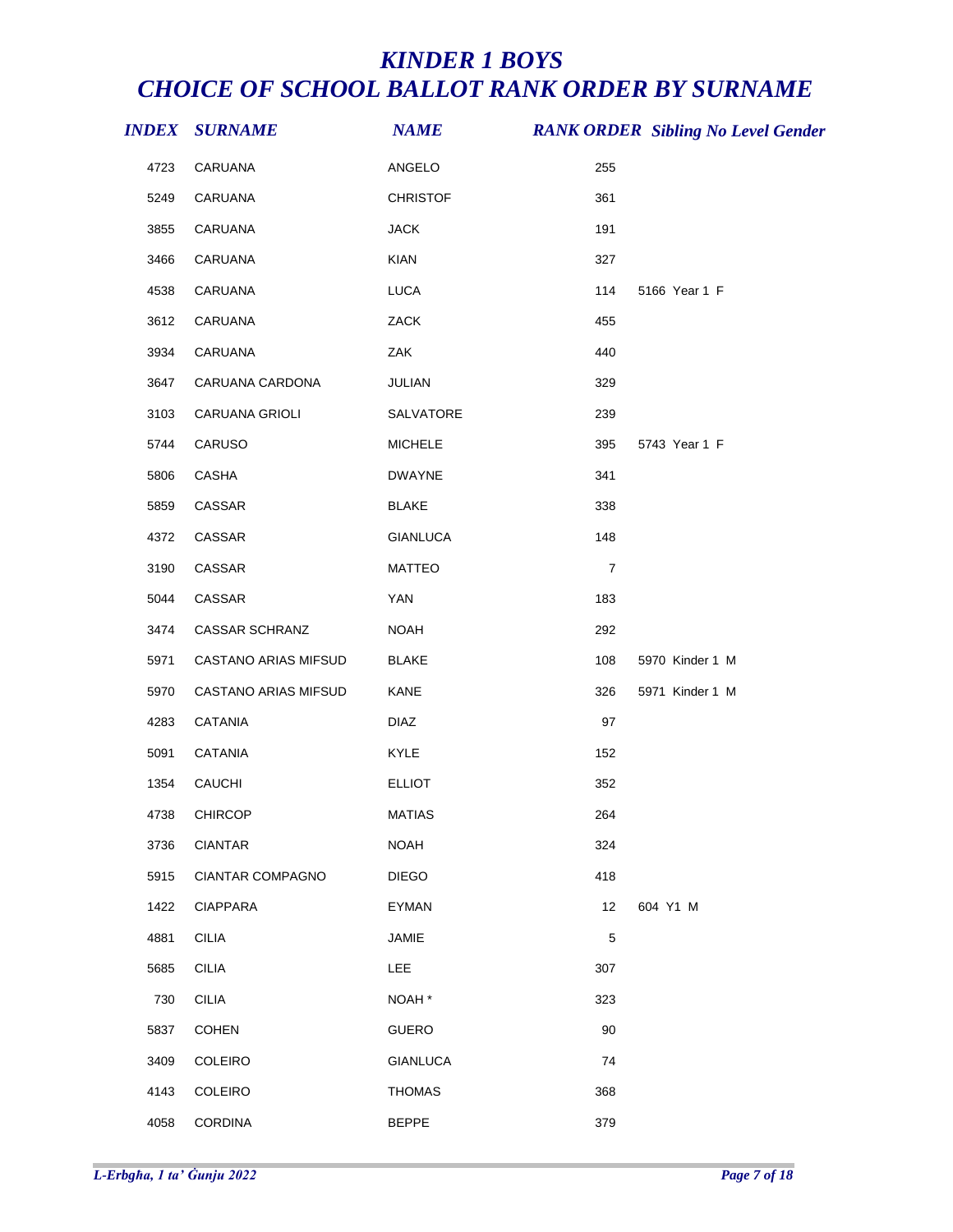|      | <i><b>INDEX SURNAME</b></i> | <b>NAME</b>      | <b>RANK ORDER Sibling No Level Gender</b> |  |
|------|-----------------------------|------------------|-------------------------------------------|--|
| 3029 | CORRAO YONEDA               | <b>LIAM</b>      | 305                                       |  |
| 5646 | CORSALE                     | <b>RODRIGO</b>   | 48                                        |  |
| 4177 | CREMONA                     | CONNOR           | 487                                       |  |
| 3015 | CREMONA                     | MICHELE-ANTONIO  | 109                                       |  |
| 5412 | <b>CURMI</b>                | <b>NOAM</b>      | 309                                       |  |
| 3462 | <b>CUSCHIERI</b>            | <b>JAVIER</b>    | 401                                       |  |
| 4583 | <b>CUSCHIERI</b>            | <b>LIAM</b>      | 4584 Kinder 1 M<br>397                    |  |
| 4584 | <b>CUSCHIERI</b>            | <b>MATTIA</b>    | 4583 Kinder 1 M<br>186                    |  |
| 3591 | <b>CUSCHIERI VELLA</b>      | JUAN             | 476                                       |  |
| 5004 | <b>CUSENS</b>               | SEBASTIAN        | 134                                       |  |
| 5357 | <b>CUTAJAR</b>              | ADAM             | 224                                       |  |
| 3551 | <b>CUTAJAR</b>              | KYLE             | 331                                       |  |
| 5750 | <b>CUTAJAR</b>              | <b>LUCA</b>      | 393<br>5756 Year 1 F                      |  |
| 5671 | <b>CUTAJAR</b>              | <b>MATTEO</b>    | 168                                       |  |
| 5819 | D'AMATO                     | ALEC             | 345                                       |  |
| 4979 | D'AMATO                     | <b>JACK</b>      | 64                                        |  |
| 4213 | D'AMATO                     | KANE             | 70                                        |  |
| 5463 | DARMANIN                    | LIAM             | 145                                       |  |
| 4409 | DE GABRIELE                 | NATHAN JOE       | 447<br>4412 Kinder 1 F                    |  |
| 5352 | DE LUCA VALENTE             | VALERIO          | 444                                       |  |
| 3683 | DE LUCCA                    | DANTE            | 140                                       |  |
| 3973 | DEBATTISTA GRECH            | <b>FRANCESCO</b> | 163                                       |  |
| 3097 | <b>DEBONO</b>               | <b>ANDREAS</b>   | 81                                        |  |
| 5068 | <b>DEBONO</b>               | <b>GIUSEPPE</b>  | 451                                       |  |
| 5912 | <b>DEBONO</b>               | <b>HARRY</b>     | 286                                       |  |
| 3205 | <b>DEBONO</b>               | <b>JAKE</b>      | 98                                        |  |
| 6077 | <b>DEBONO</b>               | <b>JEAN</b>      | 484                                       |  |
| 4465 | <b>DEGABRIELE</b>           | <b>DANNY</b>     | 62                                        |  |
| 5074 | <b>DEGIORGIO</b>            | <b>MATTEO</b>    | 373                                       |  |
| 4445 | <b>DEGUARA</b>              | <b>NICK</b>      | 115                                       |  |
| 4987 | <b>DELIA</b>                | <b>JAKE</b>      | 468                                       |  |
| 3952 | <b>DELIA</b>                | LUIGI            | 166                                       |  |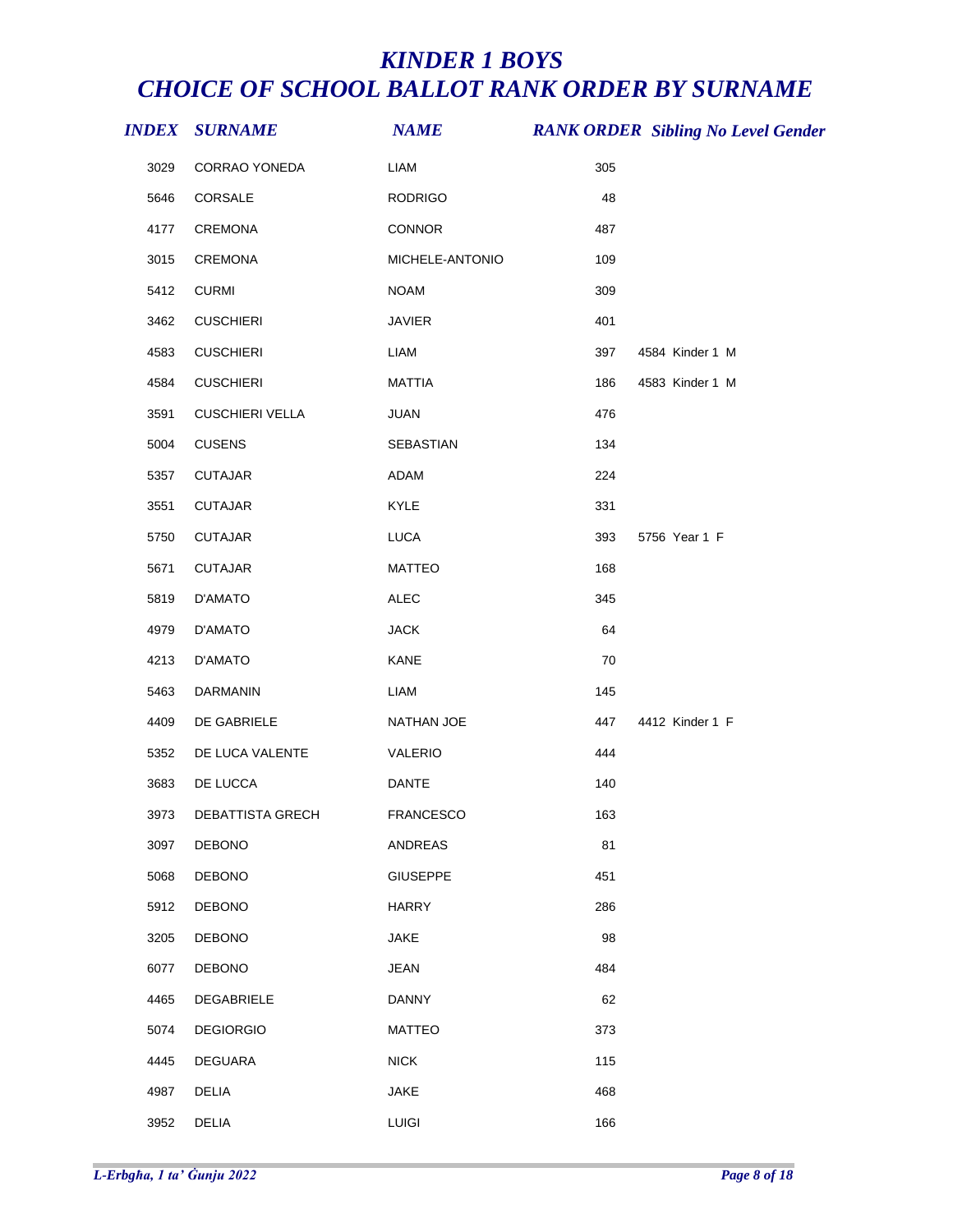|      | <b>INDEX SURNAME</b>      | <b>NAME</b>        |     | <b>RANK ORDER Sibling No Level Gender</b> |
|------|---------------------------|--------------------|-----|-------------------------------------------|
| 3401 | DELIA                     | <b>NICK</b>        | 425 |                                           |
| 2088 | <b>DELIA</b>              | <b>NOAH</b>        | 131 |                                           |
| 3831 | DEMANUELE                 | <b>JEREMY</b>      | 335 |                                           |
| 3076 | <b>DEMICOLI</b>           | ZACK               | 300 |                                           |
| 5134 | <b>DEMICOLI FRIGGIERI</b> | <b>JAKE</b>        | 277 |                                           |
| 4561 | <b>DESIRA</b>             | <b>DILLON</b>      | 482 |                                           |
| 3967 | <b>DESIRA</b>             | KYLE               | 386 |                                           |
| 5323 | <b>DESIRA</b>             | <b>LIAM</b>        | 222 |                                           |
| 1738 | <b>DESIRA AUSTIN</b>      | <b>TAYLOR</b>      | 245 |                                           |
| 3842 | <b>DIMECH</b>             | ALEXANDER          | 205 |                                           |
| 3472 | <b>DIMECH</b>             | CLEAVEN            | 466 |                                           |
| 3719 | <b>DIMECH</b>             | MICHAEL JAMES      | 299 |                                           |
| 3693 | <b>DIMECH</b>             | <b>NOAH</b>        | 75  |                                           |
| 5326 | EBEJER                    | <b>ISAAC</b>       | 158 |                                           |
| 4582 | EBEJER                    | <b>THOMAS</b>      | 272 | 2029 Year 1 F                             |
| 6005 | EBRAHEM ALI MOHAMED       | <b>YASIN</b>       | 423 |                                           |
| 4263 | <b>ENRIQUEZ</b>           | <b>JAMES</b>       | 198 | 845 Year 1 M                              |
| 3700 | FAENZA                    | JAKE               | 315 |                                           |
| 5588 | <b>FALZON</b>             | <b>NOAH</b>        | 430 |                                           |
| 3589 | <b>FARRUGIA</b>           | <b>EMERSON</b>     | 55  |                                           |
| 5308 | <b>FARRUGIA</b>           | <b>FRANCESCO</b>   | 120 |                                           |
| 3822 | <b>FARRUGIA</b>           | <b>GIUSEPPE</b>    | 441 |                                           |
| 4853 | <b>FARRUGIA</b>           | <b>JACK</b>        | 102 |                                           |
| 1705 | <b>FARRUGIA</b>           | <b>JACK</b>        | 165 | 3345 Year 4 F                             |
| 5705 | <b>FARRUGIA</b>           | <b>JACOB</b>       | 323 |                                           |
| 4391 | <b>FARRUGIA</b>           | JULIAN             | 133 |                                           |
| 4737 | <b>FARRUGIA</b>           | <b>LUKE</b>        | 159 |                                           |
| 3061 | <b>FARRUGIA</b>           | <b>MATTEO</b>      | 303 |                                           |
| 5015 | <b>FARRUGIA</b>           | <b>MIKELE</b>      | 460 |                                           |
| 4773 | <b>FARRUGIA</b>           | <b>NICK</b>        | 68  |                                           |
| 1872 | <b>FARRUGIA</b>           | <b>NIKOLAI</b>     | 420 |                                           |
| 4524 | <b>FARRUGIA</b>           | <b>OWEN THOMAS</b> | 415 |                                           |
|      |                           |                    |     |                                           |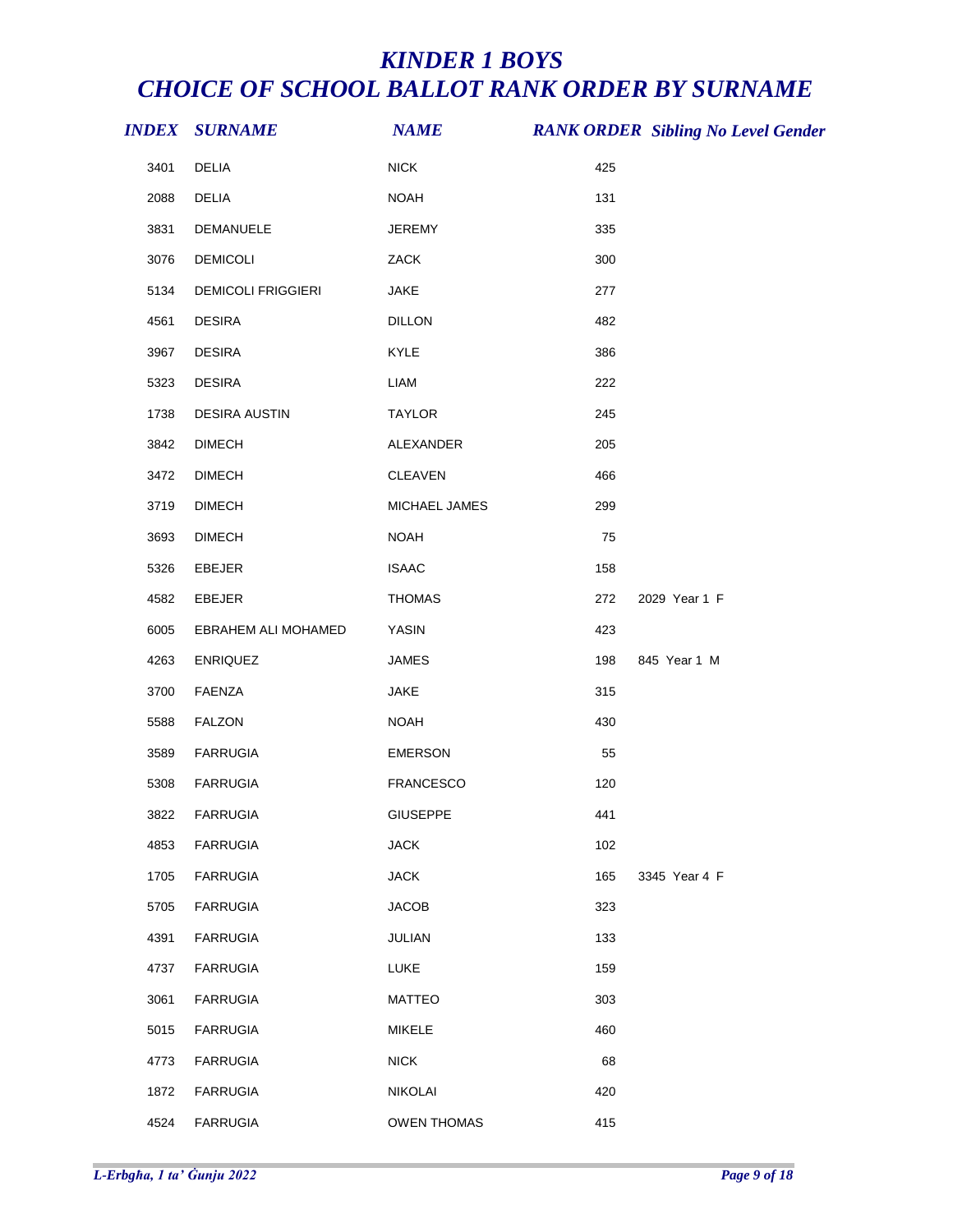|      | <i><b>INDEX SURNAME</b></i> | <b>NAME</b>     |     | <b>RANK ORDER Sibling No Level Gender</b> |
|------|-----------------------------|-----------------|-----|-------------------------------------------|
| 4485 | <b>FARRUGIA CORRADO</b>     | <b>LUKE</b>     | 218 | 4488 Year 1 M                             |
| 5686 | FARRUGIA CREMONA            | <b>ROWEN</b>    | 27  |                                           |
| 5423 | FARRUGIA GENOVESE           | LOUIE           | 325 |                                           |
| 4078 | FARRUGIA VELLA              | <b>EMRYK</b>    | 262 |                                           |
| 3477 | <b>FENECH</b>               | ADAM JAMES      | 332 |                                           |
| 6120 | <b>FENECH</b>               | ETHAN           | 446 |                                           |
| 6082 | <b>FENECH</b>               | MATTHIAS        | 23  |                                           |
| 4598 | FENECH CUSCHIERI            | <b>MATTEO</b>   | 399 |                                           |
| 4550 | FENECH SMITH                | <b>MATTHEW</b>  | 241 |                                           |
| 1472 | FENECH ZAMMIT               | <b>MASON</b>    | 467 |                                           |
| 3253 | <b>FERRIGGI</b>             | LUCA            | 400 |                                           |
| 3484 | <b>FIOTT</b>                | LIAM-JOSEPH     | 346 |                                           |
| 5149 | FORMOSA                     | AIDEN           | 402 | 5138 Year 1 M                             |
| 4302 | FRANCALANZA                 | <b>GIANNI</b>   | 357 |                                           |
| 3743 | FRENDO                      | MASON           | 15  |                                           |
| 4519 | FRENDO CALLEJA              | <b>MELSON</b>   | 36  |                                           |
| 3669 | FRENDO SANT                 | LUKE            | 362 |                                           |
| 4225 | <b>GAFA TANTI</b>           | LUCAS           | 333 |                                           |
| 4510 | GALDES                      | <b>LUCA</b>     | 353 |                                           |
| 5509 | GALEA                       | <b>GUZEPPI</b>  | 270 |                                           |
| 4880 | GALEA                       | <b>JAKE</b>     | 76  |                                           |
|      | 5553 GALEA                  | <b>JOHN</b>     | 87  |                                           |
| 3052 | GALEA                       | <b>KURT</b>     | 359 |                                           |
| 3229 | GALEA                       | <b>MATTEO</b>   | 169 |                                           |
| 5373 | GALEA                       | <b>MATTIA</b>   | 474 | 5368 Kinder 2 F                           |
| 3030 | GALEA                       | MAX             | 348 |                                           |
| 4883 | GALEA                       | NATHAN          | 189 |                                           |
| 3764 | GALEA                       | THOMAS JOHN     | 298 |                                           |
| 3604 | <b>GALEA NEWBOULD</b>       | <b>JACE</b>     | 216 |                                           |
| 4332 | <b>GALEA PEARSON</b>        | TIM             | 104 |                                           |
| 5511 | <b>GALEA ZAHRA</b>          | <b>LUCA</b>     | 448 |                                           |
| 4065 | GATT                        | BENJAMIN EDWARD | 233 |                                           |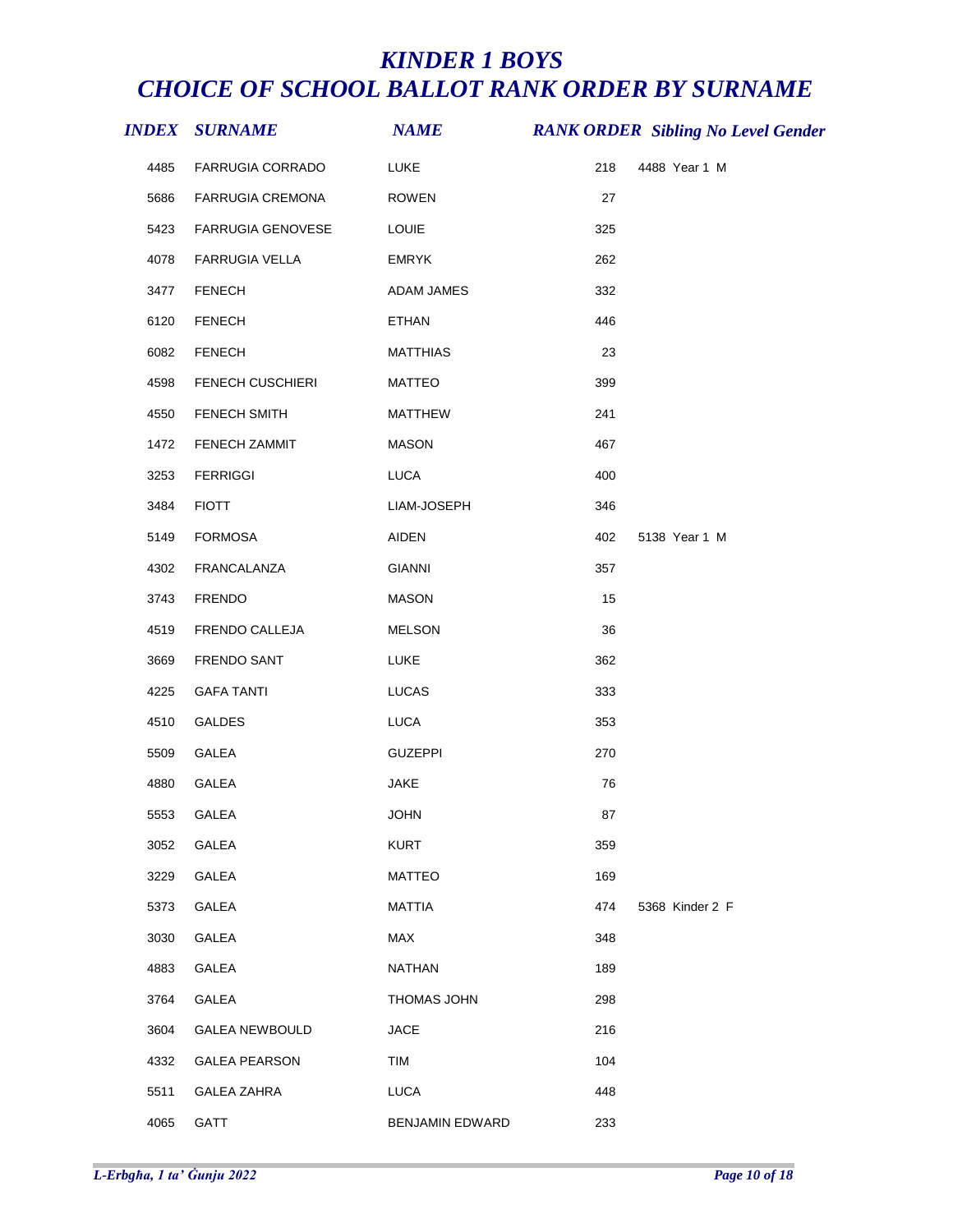|      | <b>INDEX SURNAME</b>   | <b>NAME</b>           |     | <b>RANK ORDER Sibling No Level Gender</b> |
|------|------------------------|-----------------------|-----|-------------------------------------------|
| 5282 | GATT                   | <b>CONNOR JAMES</b>   | 310 |                                           |
| 3156 | GATT                   | <b>THIAGO</b>         | 82  |                                           |
| 5040 | GATT                   | ZACK                  | 249 |                                           |
| 5995 | <b>GATT GHIRXI</b>     | <b>KEYAN</b>          | 273 |                                           |
| 4507 | <b>GAUCI</b>           | ADAM                  | 378 |                                           |
| 3762 | <b>GAUCI</b>           | <b>BENJAMIN</b>       | 284 |                                           |
| 4402 | <b>GAUCI</b>           | <b>FRANCESCO</b>      | 334 |                                           |
| 5880 | <b>GAUCI</b>           | JAKE                  | 83  |                                           |
| 4262 | <b>GAUCI</b>           | KARL                  | 431 |                                           |
| 4560 | <b>GAUCI</b>           | <b>MATTHIAS</b>       | 271 |                                           |
| 5033 | <b>GAUCI</b>           | WAYLON                | 285 |                                           |
| 3246 | <b>GAUCI EDWARDS</b>   | ERIC                  | 217 |                                           |
| 4680 | GERADA                 | JAN                   | 46  |                                           |
| 5198 | GERADA                 | LUKE                  | 398 |                                           |
| 5200 | <b>GHIGO</b>           | <b>ISAAC</b>          | 356 |                                           |
| 5258 | <b>GIULIANO</b>        | ALEXANDER JAMES       | 10  |                                           |
| 5595 | <b>GLANVILLE</b>       | ANDREA                | 488 |                                           |
| 5186 | <b>GRECH</b>           | <b>BEN</b>            | 293 |                                           |
| 4840 | <b>GRECH</b>           | LIAM                  | 350 |                                           |
| 5492 | <b>GRECH</b>           | LUCA CHARLES          | 486 |                                           |
| 5426 | <b>GRECH</b>           | LUKE                  | 3   |                                           |
| 4208 | <b>GRECH</b>           | <b>MATTIAS</b>        | 403 |                                           |
| 3993 | <b>GRECH GERMAN</b>    | <b>BEPPE</b>          | 311 |                                           |
| 3215 | <b>GRECH GOODLIP</b>   | <b>DALE</b>           | 407 |                                           |
| 5810 | <b>GRECH VILLAMOR</b>  | <b>RUPERT GREGORY</b> | 187 |                                           |
| 4534 | <b>GRIMA</b>           | <b>JAMES</b>          | 483 |                                           |
| 5071 | <b>GRIMA</b>           | ZACHARY               | 214 |                                           |
| 5528 | <b>GRIXTI</b>          | <b>ALEC</b>           | 220 |                                           |
| 5794 | <b>GRIXTI</b>          | <b>YAN</b>            | 106 |                                           |
| 3882 | <b>GRIXTI PICCIONE</b> | ZACK                  | 278 |                                           |
| 5924 | GUAZZONI               | <b>MATTIA TOMMASO</b> | 177 |                                           |
| 3541 | <b>HAIDON AQILINA</b>  | CAYZEN                | 421 |                                           |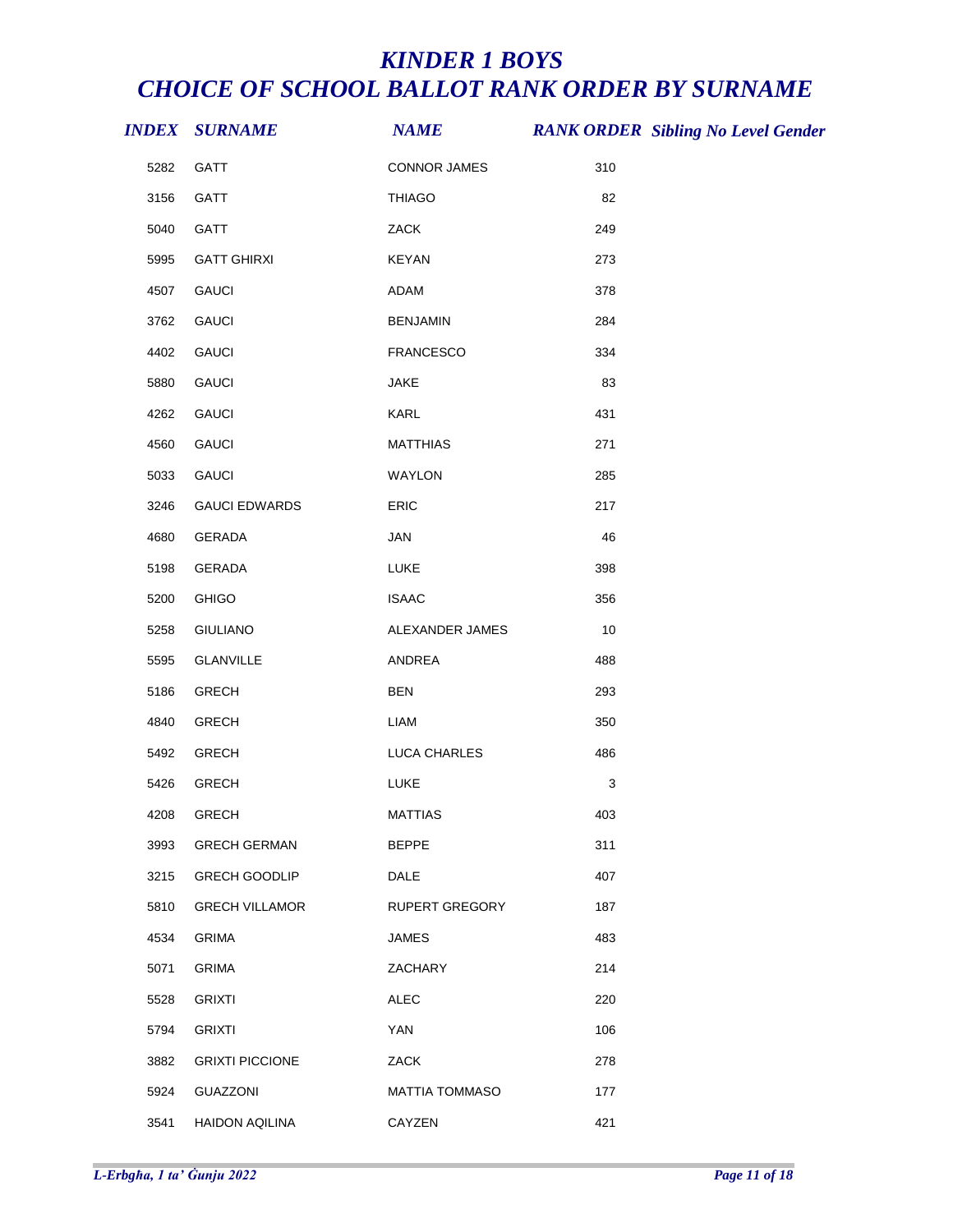|      | <b>INDEX SURNAME</b>  | <b>NAME</b>           | <b>RANK ORDER Sibling No Level Gender</b> |
|------|-----------------------|-----------------------|-------------------------------------------|
| 4863 | <b>HAMORI</b>         | DANIEL                | $\,6$                                     |
| 5834 | HILI                  | <b>JACK</b>           | 267                                       |
| 4591 | HILI                  | LUKE                  | 137                                       |
| 2101 | <b>IUNCO</b>          | SAMUEL                | 316                                       |
| 5657 | KAWASHIMA             | KAI                   | 35                                        |
| 4750 | LANDRIEUX             | <b>NEIL</b>           | 18                                        |
| 2113 | LAUTIER               | KYLE                  | 427                                       |
| 3707 | LECTOR                | <b>JACOB LIAN</b>     | 388                                       |
| 3405 | LIA                   | <b>DANIEL</b>         | 405                                       |
| 1530 | LIA                   | <b>MATTEO</b>         | 422                                       |
| 4587 | <b>LIVORI</b>         | <b>MIGUEL</b>         | 39                                        |
| 5783 | LOMBARDI              | <b>JACK</b>           | 146                                       |
| 3890 | <b>MAGRI</b>          | <b>ELIAS</b>          | 232                                       |
| 4757 | MAGRI BLUNDELL        | EZRA                  | 248                                       |
| 5755 | <b>MAGRI MUSUMECI</b> | <b>MICHELE</b>        | 47                                        |
| 4316 | <b>MAGRO</b>          | <b>JACOB</b>          | 344                                       |
| 4246 | MAGRO                 | LUCA                  | 1142 Kinder 2 M<br>229                    |
| 1139 | MALLIA                | DENZEL                | 195                                       |
| 3288 | <b>MALLIA</b>         | <b>ISAAC</b>          | 66                                        |
| 4020 | MALLIA                | JAMIE                 | 450                                       |
| 3026 | MALLIA ZAFFARESE      | KADE                  | 385                                       |
| 6063 | <b>MAMO</b>           | <b>CRAIG</b>          | 436                                       |
| 5874 | <b>MAMO</b>           | LEO                   | 184                                       |
| 3625 | MANICOLO              | JAMIE                 | 449                                       |
| 5099 | MARQUETT COWLES       | <b>JACK</b>           | 454                                       |
| 3273 | <b>MASSA</b>          | <b>BENJAMIN</b>       | 470                                       |
| 4964 | MEJLAQ                | <b>NATHAN</b>         | 342                                       |
| 5649 | MELLDÉN               | ELIAS PETER CHRISTOFF | 58                                        |
| 5408 | <b>MERCIECA</b>       | <b>JAKE</b>           | $\boldsymbol{9}$                          |
| 5391 | <b>MERCIECA</b>       | JULIAN                | 204                                       |
| 4992 | <b>MERCIECA</b>       | <b>MIRKO</b>          | 412                                       |
| 4210 | <b>MICALLEF</b>       | BENJAMIN ANTHONY      | 480                                       |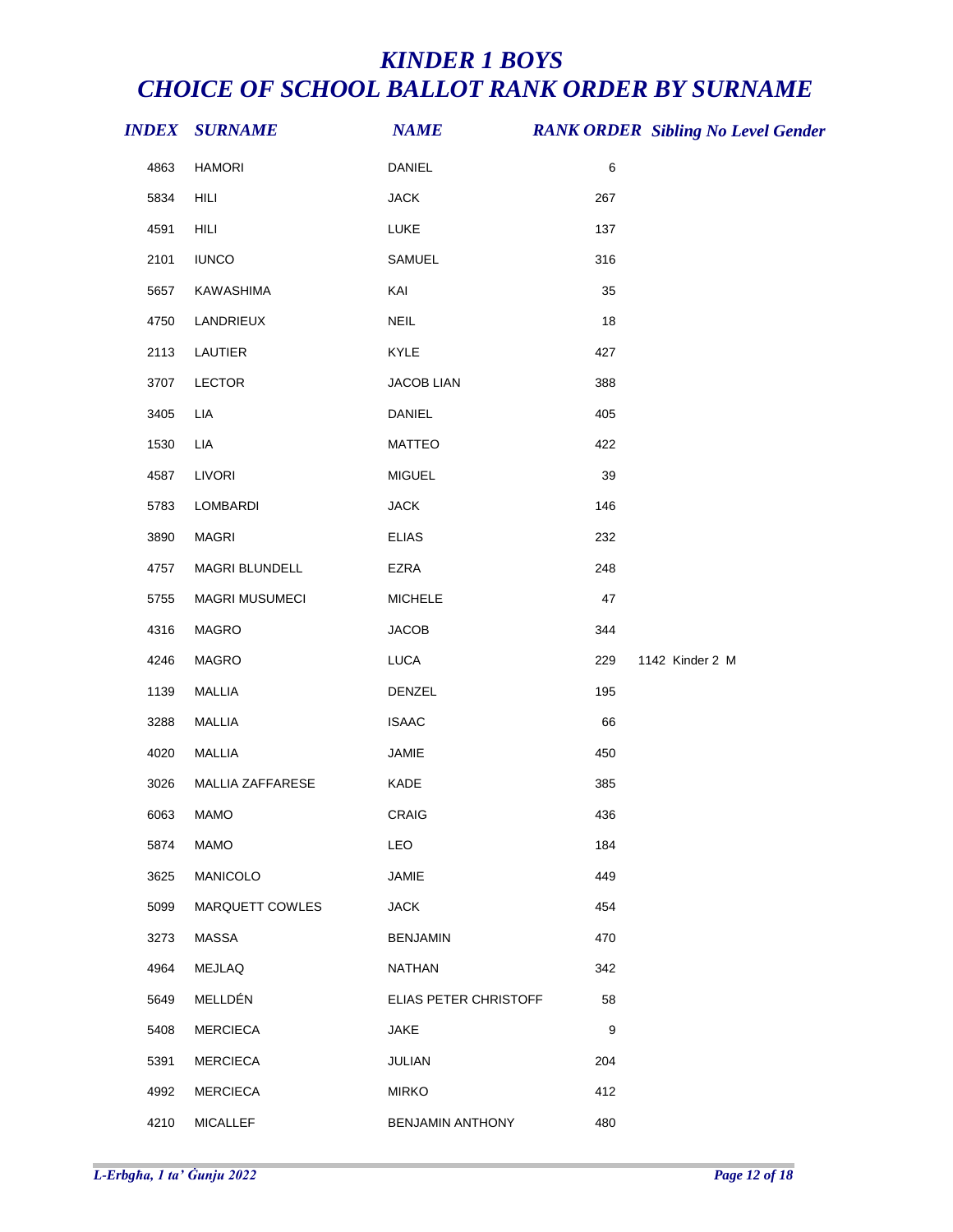|      | <b>INDEX SURNAME</b> | <b>NAME</b>        |     | <b>RANK ORDER Sibling No Level Gender</b> |
|------|----------------------|--------------------|-----|-------------------------------------------|
| 5763 | <b>MICALLEF</b>      | <b>GIANNI</b>      | 283 |                                           |
| 3263 | <b>MICALLEF</b>      | <b>MASON</b>       | 416 |                                           |
| 3738 | <b>MICALLEF</b>      | <b>MATTEO</b>      | 85  |                                           |
| 4226 | <b>MICALLEF</b>      | QUINN              | 461 |                                           |
| 5395 | <b>MICALLEF</b>      | ZAC                | 469 |                                           |
| 5058 | <b>MICALLEF</b>      | ZACH               | 179 |                                           |
| 5979 | MICALLEF SCERRI      | CRAIG              | 212 |                                           |
| 4894 | <b>MIFSUD</b>        | <b>AARON</b>       | 301 |                                           |
| 3503 | <b>MIFSUD</b>        | ADAM               | 295 |                                           |
| 3213 | <b>MIFSUD</b>        | <b>BENJAMIN</b>    | 314 |                                           |
| 3078 | <b>MIFSUD</b>        | <b>JOHN</b>        | 181 |                                           |
| 5092 | <b>MIFSUD</b>        | LIAM               | 383 |                                           |
| 1143 | <b>MIFSUD</b>        | <b>LINCOLN</b>     | 50  | 5406 Year 1 M                             |
| 4431 | MILNER               | NICHOLAS JAMES     | 40  |                                           |
| 3687 | MIZZI                | <b>LIO</b>         | 65  |                                           |
| 3562 | MIZZI                | <b>MATTEO</b>      | 125 |                                           |
| 4772 | MIZZI                | <b>TIMOTHY</b>     | 414 |                                           |
| 6020 | MONTEBELLO           | DALE               | 164 |                                           |
| 4355 | <b>MORRIS</b>        | <b>NOAH</b>        | 126 |                                           |
| 4362 | <b>MULIETT</b>       | SEAN               | 207 |                                           |
| 3814 | MULVANEY             | ZACK               | 371 |                                           |
| 5835 | MUSCAT               | <b>GIORGIO</b>     | 197 |                                           |
| 5404 | <b>MUSCAT</b>        | <b>LEON</b>        | 364 | 5401 Kinder 2 F                           |
| 3715 | <b>MUSCAT</b>        | <b>MATTHEW</b>     | 182 |                                           |
| 4189 | <b>MUSCAT</b>        | <b>OLIVER</b>      | 433 |                                           |
| 4543 | <b>MUSCAT MALLIA</b> | <b>LUCA</b>        | 132 |                                           |
| 4014 | <b>MUXI</b>          | <b>AIDEN</b>       | 347 |                                           |
| 6008 | NIKOLOVSKI           | <b>DAVID</b>       | 8   |                                           |
| 1371 | <b>OHAYON</b>        | ALEX               | 424 | 1378 Year 1 M                             |
| 3469 | OUATTARA BEZZINA     | <b>NOAH DANIEL</b> | 409 |                                           |
| 4832 | OWCZARCZAK           | <b>MARKUS</b>      | 254 | 5170 Kinder 1 M                           |
| 5170 | OWCZARCZAK           | <b>MATTIAS</b>     | 92  | 4832 Kinder 1 M                           |
|      |                      |                    |     |                                           |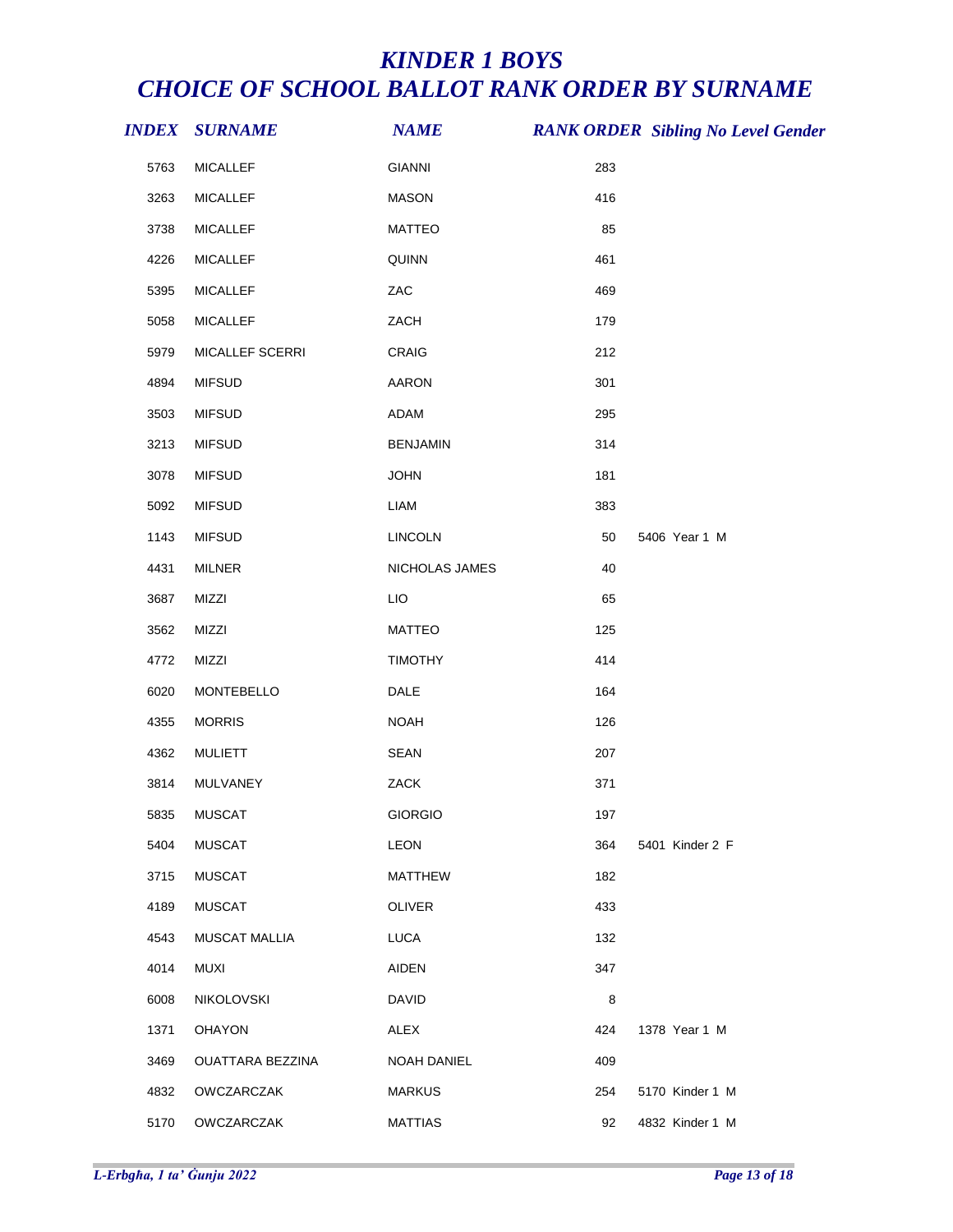|      | <b>INDEX SURNAME</b> | <b>NAME</b>          |     | <b>RANK ORDER Sibling No Level Gender</b> |
|------|----------------------|----------------------|-----|-------------------------------------------|
| 5775 | PACE                 | KAI                  | 175 |                                           |
| 3504 | PACE                 | <b>MATTEO</b>        | 268 |                                           |
| 3660 | PACE                 | NATHANIEL RAPHAEL    | 154 |                                           |
| 4087 | PACE                 | <b>NOAH</b>          | 473 |                                           |
| 3468 | PALMIGIANO           | LEONARDO             | 111 |                                           |
| 4893 | PARASCANDALO PEPE    | <b>HARVEY</b>        | 435 |                                           |
| 5073 | <b>PARNIS</b>        | OLIVER               | 236 |                                           |
| 4116 | PAZDERA              | <b>MATYAS</b>        | 228 |                                           |
| 3839 | PENZA                | ADAM                 | 287 |                                           |
| 5609 | PEREGIN              | <b>MATTHIAS</b>      | 121 |                                           |
| 4649 | PEREGIN IQBAL.       | <b>ARDIN</b>         | 481 |                                           |
| 3171 | PICCININO            | ANDREA               | 322 |                                           |
| 5077 | PIRAVIKOTTU RAJAPPAN | <b>REYAN</b>         | 302 | 4943 Year 1 M                             |
| 4448 | <b>PISANI</b>        | <b>GIANNI</b>        | 312 |                                           |
| 3783 | PISANI KIND          | LUKAS                | 54  |                                           |
| 3170 | PISANI LOMAX         | <b>LUIGI</b>         | 372 |                                           |
| 5692 | POLIDANO             | <b>GIUSEPPE</b>      | 13  |                                           |
| 3838 | PORTANIER MIFSUD     | ZACK                 | 227 |                                           |
| 3014 | <b>PORTELLI</b>      | <b>NICK</b>          | 22  |                                           |
| 5573 | <b>PSAILA</b>        | <b>NICK ALLEN</b>    | 30  |                                           |
| 3678 | RAPA                 | <b>MICHAEL</b>       | 288 |                                           |
| 3455 | REFALO               | ALEXANDER JOHN       | 250 |                                           |
| 5687 | <b>ROWLEY</b>        | NATHAN SCOTT         | 11  |                                           |
| 5330 | RUTLAND CALLEJA      | TIM                  | 173 |                                           |
| 3878 | <b>SACCO</b>         | <b>LEIGH</b>         | 406 |                                           |
| 4684 | SADEGH               | <b>KIAN</b>          | 170 |                                           |
| 4110 | SAID                 | <b>ADAM</b>          | 265 |                                           |
| 5753 | SAID                 | <b>LIAM</b>          | 321 |                                           |
| 4929 | <b>SALIBA</b>        | <b>MIKAEL</b>        | 206 |                                           |
| 4563 | <b>SALIBA</b>        | <b>OLIVER THOMAS</b> | 160 |                                           |
| 3032 | <b>SAMMUT</b>        | <b>EZEKIEL</b>       | 16  |                                           |
| 5025 | SAMMUT               | GIOVANNI CARMELO     | 144 | 5016 Year 1 M                             |
|      |                      |                      |     |                                           |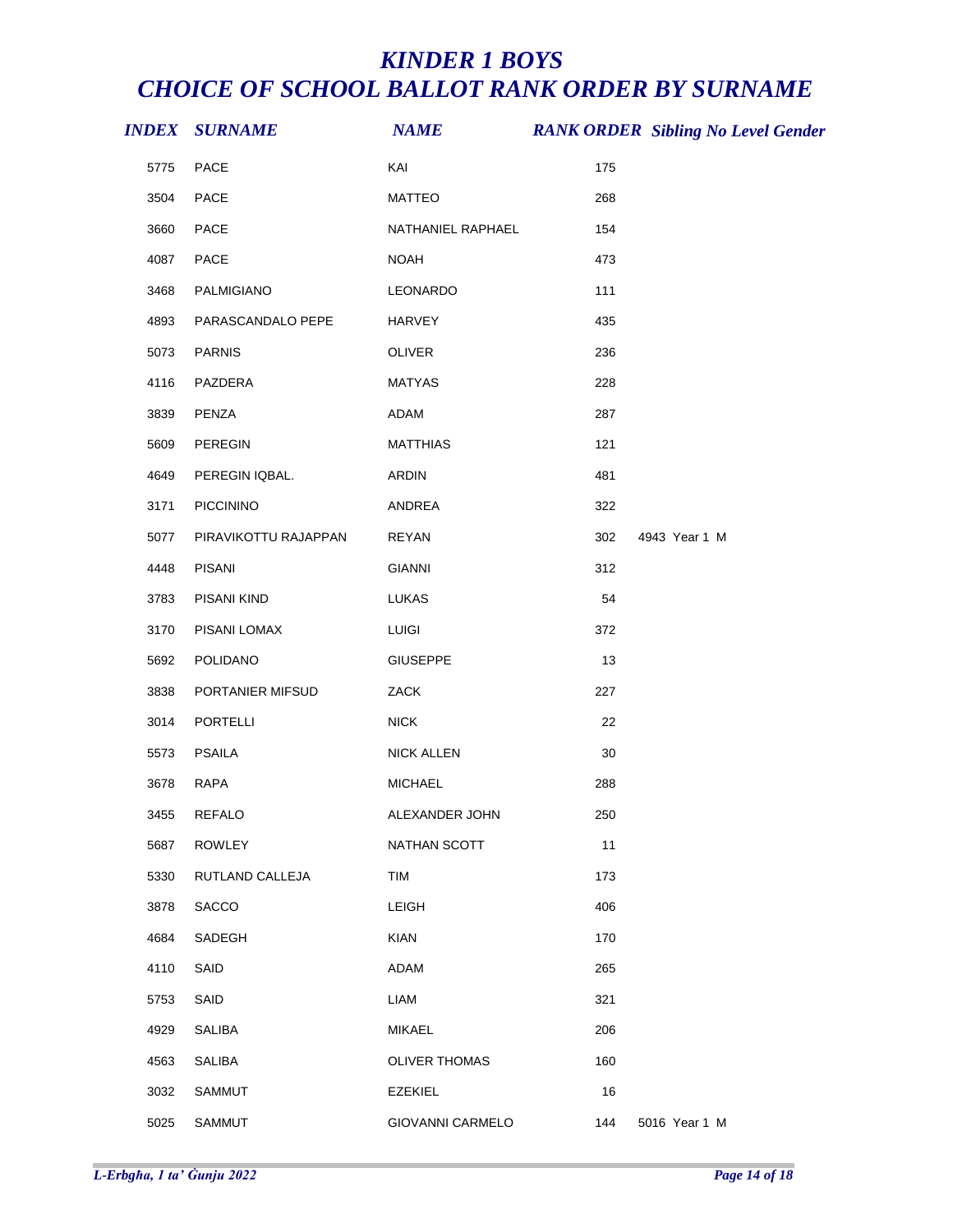|      | <b>INDEX SURNAME</b> | <b>NAME</b>     |     | <b>RANK ORDER Sibling No Level Gender</b> |
|------|----------------------|-----------------|-----|-------------------------------------------|
| 4358 | SAMMUT               | <b>GIUSEPPE</b> | 225 |                                           |
| 5795 | SAMMUT               | <b>JAYDEN</b>   | 200 |                                           |
| 4102 | SAMMUT               | <b>MASON</b>    | 69  |                                           |
| 5421 | SAMMUT               | <b>MATTIA</b>   | 343 |                                           |
| 1331 | SANT                 | JAKE            | 297 |                                           |
| 3045 | SAPIANO              | DRESDEN         | 442 |                                           |
| 3482 | <b>SCERRI</b>        | ALEXEI          | 178 |                                           |
| 3835 | <b>SCERRI</b>        | <b>BENJAMIN</b> | 319 |                                           |
| 5483 | <b>SCERRI</b>        | <b>MYLES</b>    | 370 |                                           |
| 4540 | <b>SCERRI</b>        | <b>THOMAS</b>   | 60  | 4544 Form 1 M                             |
| 3694 | <b>SCERRI</b>        | <b>THOMAS</b>   | 240 |                                           |
| 4038 | <b>SCHEMBRI</b>      | ADAM            | 243 |                                           |
| 5454 | <b>SCHEMBRI</b>      | <b>AIDEN</b>    | 256 |                                           |
| 5544 | <b>SCHEMBRI</b>      | GARETH          | 337 |                                           |
| 3598 | <b>SCHEMBRI</b>      | JULIAN          | 463 |                                           |
| 5959 | <b>SCHEMBRI</b>      | MARK            | 259 |                                           |
| 5811 | <b>SCHEMBRI</b>      | <b>MATTIA</b>   | 100 |                                           |
| 4153 | <b>SCHEMBRI</b>      | QUINN           | 94  |                                           |
| 3802 | SCHEMBRI BARTOLO     | NATHAN          | 363 |                                           |
| 3206 | <b>SCIBERRAS</b>     | <b>MATTHIAS</b> | 235 |                                           |
| 5807 | <b>SCIBERRAS</b>     | VALENTINO       | 107 |                                           |
| 4011 | <b>SCICLUNA</b>      | LOUIS           | 52  |                                           |
| 4041 | <b>SCICLUNA</b>      | <b>NATHAN</b>   | 188 |                                           |
| 3496 | SCICLUNA BALZAN      | ADAM            | 193 |                                           |
| 3099 | <b>SPITERI</b>       | <b>ADAM</b>     | 351 |                                           |
| 3615 | SPITERI              | ANDY            | 465 |                                           |
| 3622 | <b>SPITERI</b>       | <b>AYAN</b>     | 32  |                                           |
| 3034 | <b>SPITERI</b>       | CAIN            | 110 |                                           |
| 3857 | <b>SPITERI</b>       | <b>DIEGO</b>    | 49  |                                           |
| 5075 | <b>SPITERI</b>       | <b>DYANSEN</b>  | 257 |                                           |
| 3642 | <b>SPITERI</b>       | <b>GIULIO</b>   | 258 |                                           |
| 3444 | SPITERI              | LUCA            | 429 |                                           |
|      |                      |                 |     |                                           |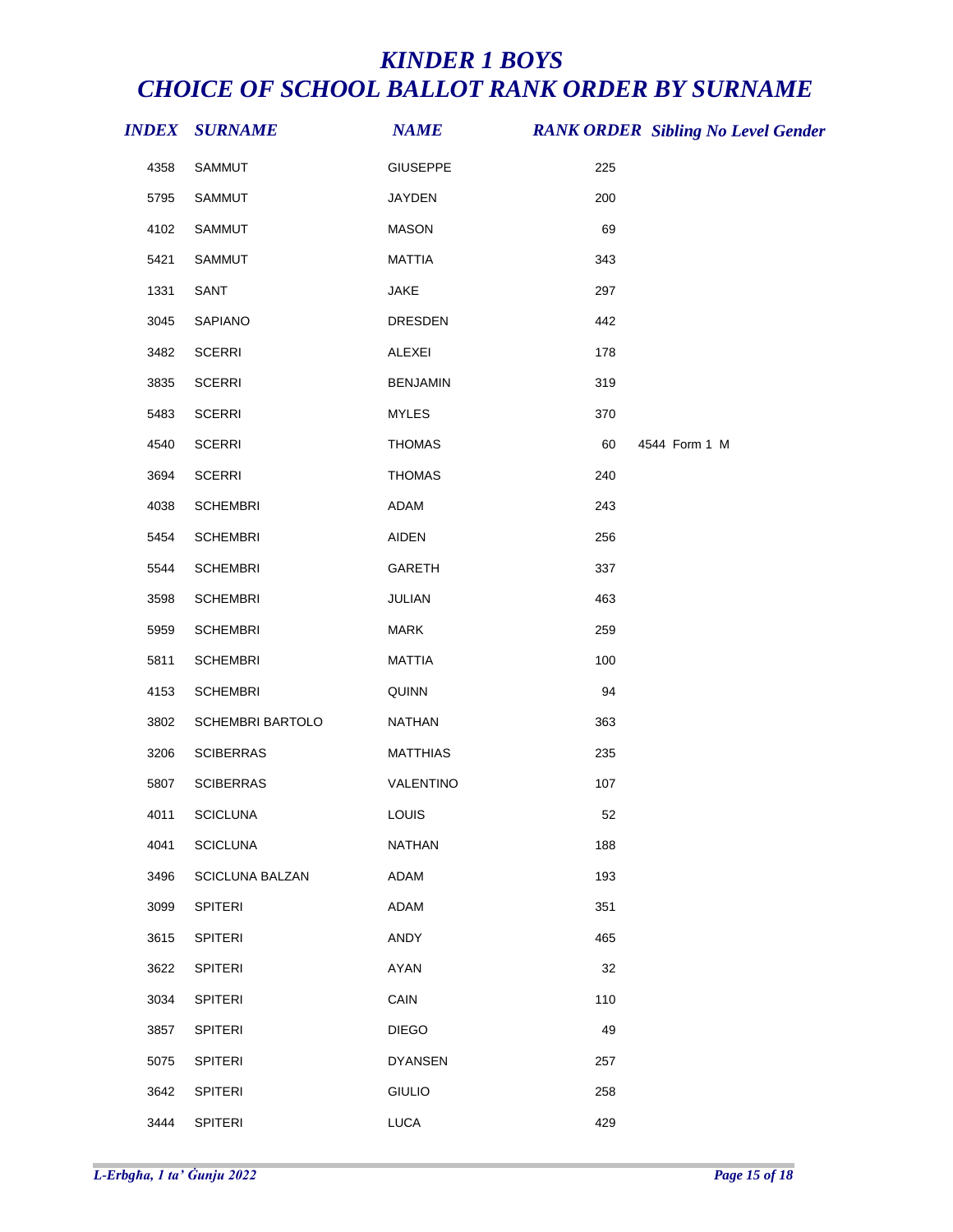|      | <i><b>INDEX SURNAME</b></i> | <b>NAME</b>         |     | <b>RANK ORDER Sibling No Level Gender</b> |
|------|-----------------------------|---------------------|-----|-------------------------------------------|
| 4258 | SPITERI                     | MIKAEL              | 123 |                                           |
| 3593 | SPITERI                     | <b>NOAH</b>         | 355 |                                           |
| 3680 | <b>SPITERI</b>              | OLIVER              | 290 |                                           |
| 1770 | SPITERI ATTARD              | <b>JACK</b>         | 438 |                                           |
| 3125 | SPITERI GONZI               | LUKE                | 155 |                                           |
| 3232 | SPITERI GRUNGO              | MATTHEW             | 41  |                                           |
| 4731 | SPITERI MIFSUD              | ALBERT              | 294 | 4727 Year 1 M                             |
| 4232 | SPITERI SARSERO             | <b>BEN</b>          | 330 | 4351 Kinder 1 M                           |
| 4351 | SPITERI SARSERO             | <b>JACK</b>         | 439 | 4232 Kinder 1 M                           |
| 3408 | SULTANA                     | <b>BERTU</b>        | 17  | 3412 Kinder 1 M                           |
| 3465 | <b>SULTANA</b>              | <b>JAKE</b>         | 122 |                                           |
| 3412 | <b>SULTANA</b>              | MARJU               | 17  | 3408 Kinder 1 M                           |
| 3962 | SZABADKA                    | EDWARD              | 226 |                                           |
| 3771 | <b>TABONE</b>               | <b>ARTHUR</b>       | 196 |                                           |
| 4651 | TABONE                      | DALE                | 279 | 4653 Kinder 1 F                           |
| 6111 | <b>TABONE</b>               | <b>GIUSEPPE</b>     | 317 | 6109 Kinder 2 F                           |
| 4337 | <b>TABONE</b>               | JULIAN              | 269 |                                           |
| 3333 | <b>TABONE</b>               | NATHAN              | 263 |                                           |
| 5621 | <b>TABONE</b>               | SAM                 | 437 |                                           |
| 3092 | <b>TANTI</b>                | LEONE GIUSEPPE      | 457 |                                           |
| 3147 | <b>TANTI</b>                | <b>NICK</b>         | 34  |                                           |
|      | 3126 TEUMA                  | MIKELE              | 96  |                                           |
| 5709 | THYVALAPPIL                 | <b>CRAIG GIGSON</b> | 354 |                                           |
| 3373 | <b>TOMY</b>                 | ALEXANDER THOMAS    | 375 |                                           |
| 5858 | TRANDAFIR                   | <b>BEN</b>          | 26  |                                           |
| 4603 | VASSALLO                    | PHILIP-LUCA         | 37  |                                           |
| 4734 | VASSALLO GATT               | <b>GIUSEPPE</b>     | 419 |                                           |
| 5828 | VELLA                       | <b>ELIAS</b>        | 213 |                                           |
| 5392 | VELLA                       | <b>ETHAN</b>        | 479 |                                           |
| 5928 | VELLA                       | <b>JACK</b>         | 261 | 5926 Year 1 F                             |
| 4141 | VELLA                       | KAI                 | 339 | 4132 Year 1 M                             |
| 5871 | VELLA                       | LIAM                | 281 |                                           |
|      |                             |                     |     |                                           |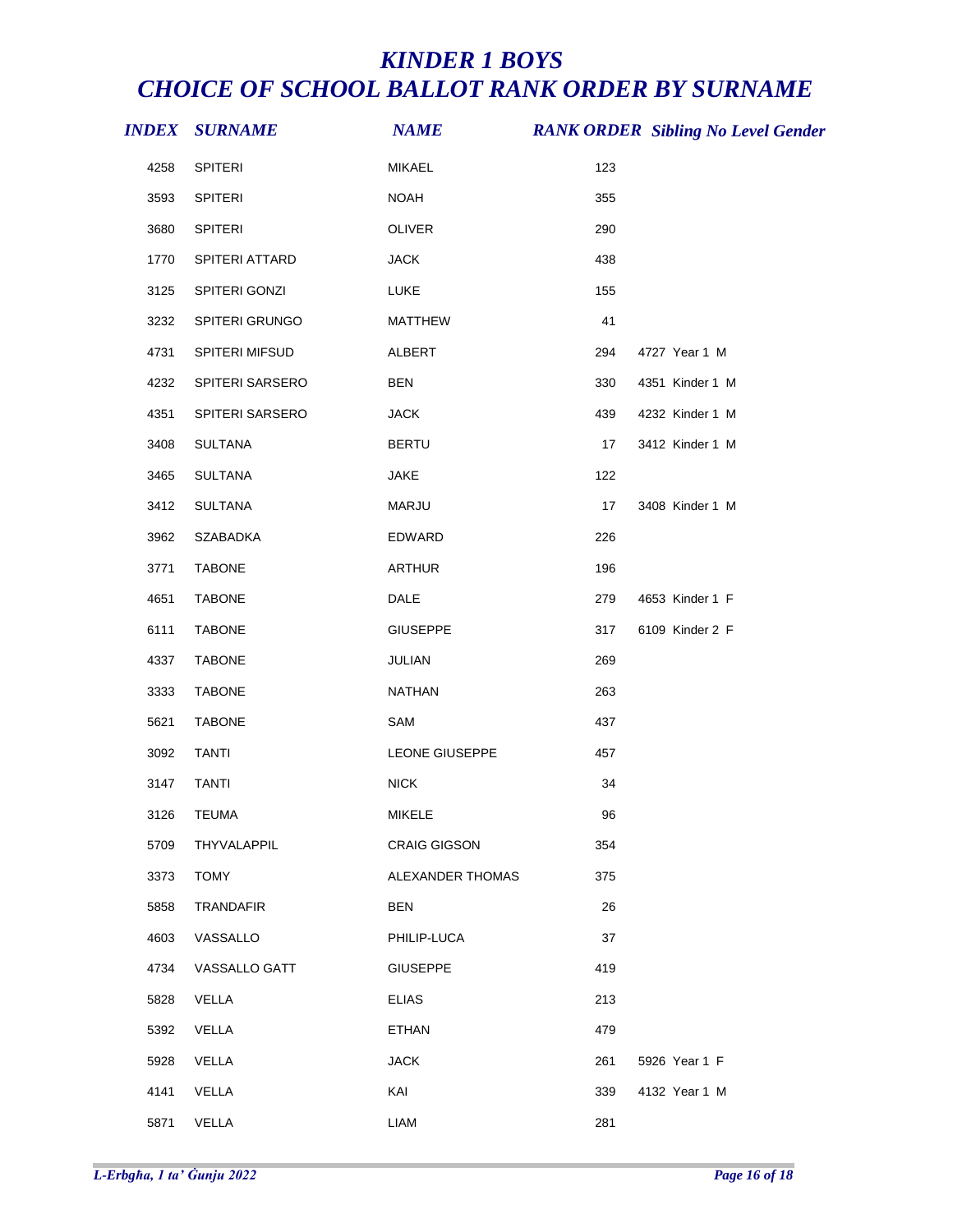|      | <b>INDEX SURNAME</b>  | <b>NAME</b>          |                | <b>RANK ORDER Sibling No Level Gender</b> |
|------|-----------------------|----------------------|----------------|-------------------------------------------|
| 5232 | VELLA                 | NICOLAE MIHAI        | 208            |                                           |
| 5541 | VELLA                 | RAFAEL               | 367            |                                           |
| 4429 | VELLA                 | <b>SAM THOMAS</b>    | 101            | 4428 Year 1 M                             |
| 4705 | VELLA                 | SAMWEL               | 199            |                                           |
| 4876 | VELLA                 | <b>THIAGO</b>        | 475            |                                           |
| 5694 | VELLA                 | <b>THOMAS</b>        | 445            |                                           |
| 5672 | VELLA                 | YAN                  | 477            |                                           |
| 6024 | VELLA                 | ZAC                  | 374            |                                           |
| 5089 | <b>VELLA MANSUETO</b> | <b>NOAH</b>          | 360            |                                           |
| 4104 | <b>VELLA MUSKAT</b>   | GABRIEL              | 387            |                                           |
| 4481 | <b>VELLA ZAMMIT</b>   | KAYNE                | 112            |                                           |
| 4160 | VENEZIANI             | <b>JUAN TIAGO</b>    | 149            | 4862 Year 1 M                             |
| 6016 | <b>VIDOLICH</b>       | DALE                 | 252            |                                           |
| 4547 | WEST                  | OLIVER FRANCIS       | 306            |                                           |
| 4879 | <b>WILLIAMS</b>       | LUKE                 | 376            |                                           |
| 3404 | <b>XERRI</b>          | <b>KAI SAVIOUR</b>   | 150            |                                           |
| 3446 | <b>XUEREB</b>         | <b>BLAKE</b>         | 453            |                                           |
| 3773 | <b>XUEREB RIZZO</b>   | <b>LUCA</b>          | 417            |                                           |
| 4055 | ZAHRA                 | <b>GIANNI</b>        | 358            |                                           |
| 4767 | ZAHRA                 | <b>JAN JAMES</b>     | 176            |                                           |
| 4909 | ZAMMIT                | <b>ETHAN</b>         | 275            |                                           |
| 4640 | ZAMMIT                | JAKE                 | 95             |                                           |
| 3381 | ZAMMIT                | <b>JAMIE</b>         | $\overline{4}$ |                                           |
| 3665 | ZAMMIT                | KYLE                 | 215            |                                           |
| 5661 | ZAMMIT                | LUC CHRISTOPHE       | 237            |                                           |
| 5443 | ZAMMIT                | <b>MATTHIAS</b>      | 171            |                                           |
| 3512 | ZAMMIT                | <b>MATTHIAS KARL</b> | 129            | 3489 Kinder 1 F                           |
| 4820 | ZAMMIT                | <b>MIGUEL</b>        | 31             |                                           |
| 5161 | ZAMMIT                | <b>NATHAN</b>        | 130            |                                           |
| 3853 | ZAMMIT                | PEDRO                | 185            |                                           |
| 3119 | ZAMMIT                | <b>THOMAS</b>        | 396            |                                           |
| 4230 | ZAMMIT                | ZACHARY              | 489            |                                           |